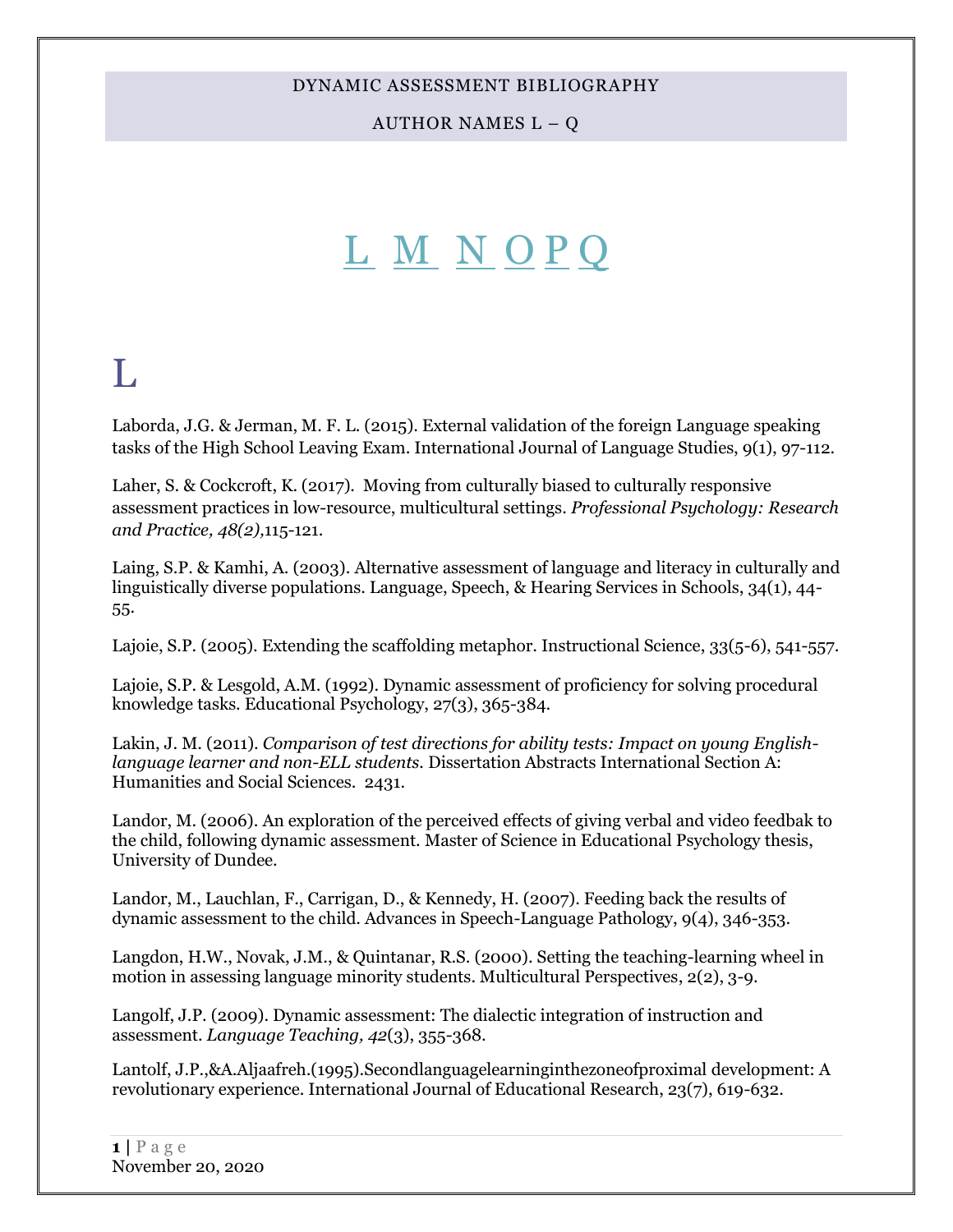#### AUTHOR NAMES  $L - Q$

Lantolf, J.P., & Johnson K. E. (2007). Extending Firth and Wagner's (1997) ontological perspective to L2 classroom praxis and teacher education. Modern Language Journal, 91, 877- 892.

Lantolf, J.P. & Poehner, M.E. (2004). Dynamic assessment: Bringing the past into the future. Journal of Applied Linguistics, 1, 49-74.

Lantolf ,J.P.& M.E. Poehner. (2004). Dynamic Assessment: Bringing the past into the Future. Journal of Applied Linguistics, 1, 49-79.

Lantolf, J.P. & Poehner, M.E. (2006). Dynamic assessment in the foreign language classroom: A teacher's guide. CALPER University Park, Pennsylvania.

Lantolf, J.P. and Poehner, M.E. (2007). Dynamic Assessment, In E. Shohamy, Ed., N. Hornberger, Gen. Ed., Encylopedia of Language and Education Volume 7. Language Testing and Assessment, Springer Publishing.

Lantolf, J.P. & Poehner, M.E. (2011, DVD). Dynamic Assessment in the Foreign Language Classroom: A Teacher's Guide .Second edition. University Park, PA: Center for Advanced Language Proficiency Education and Research, Pennsylvania State University. http://calper.la.psu.edu/publication.php?page=dyna\_assess:

Lantolf, J.P. & Poehner, M.E. (2007). Dynamic Assessment in the Foreign Language Classroom: A Teacher's Guide (DVD). University Park, PA: Center for Advanced Language Proficiency Education and Research (Pennsylvania State University, Department of Applied Linguistics).

Lantolf, J. P.& Poehner, M. E. (2013). The unfairness of equal treatment: Objectivity in L2 testing and dynamic assessment. Educational Research and Evaluation,19(2-3), 141-157.

Lantolf, J.P. & Poehner, M.E. (2019). Dynamic assessment of L2 development: Bringing the past into the future. *Journal of Applied Linguistics, 1(1)*, 49-72.

Lantolf, J.P. and Thorne, S.L.: 2006, The Sociogenesis of Second Language Development, Oxford: Oxford University Press. Larsen, J.A. & Nippold, M.A. (2007). Morphological analysis in school-age children: Dynamic assessment of a word learning strategy. Language, Speech, and Hearing Services in Schools,

Larsen, J.A. & Nippold, M.A. (2007). Morphological analysis in school-age children: Dynamic assessment of a word learning strategy. Language, Speech, and Hearing Services in Schools, 38(3), 201-212.

Larsen, J. A., & Nippold, M. A. (2007). Morphological analysis in school-age children: Dynamic assessment of a word learning strategy. Language, Speech, and Hearing Services in Schools, 38(3), 201-212. doi: [http://dx.doi.org/10.1044/0161-1461\(2007/021\)](http://psycnet.apa.org/doi/10.1044/0161-1461(2007/021))

Larson, G.E., Alderton, D.L. & Kaupp, M.A. (1991). Dynamic administration of a general intelligence test. Learning and Individual Differences, 3(2), 123-134.

Latuheru, E.J., & Hessels, M.G.P. (1993). School records of minority pupils: the influence of ethnic descent. [Schoolprestaties van allochtone leerlingen: de invloed van etnische herkomst.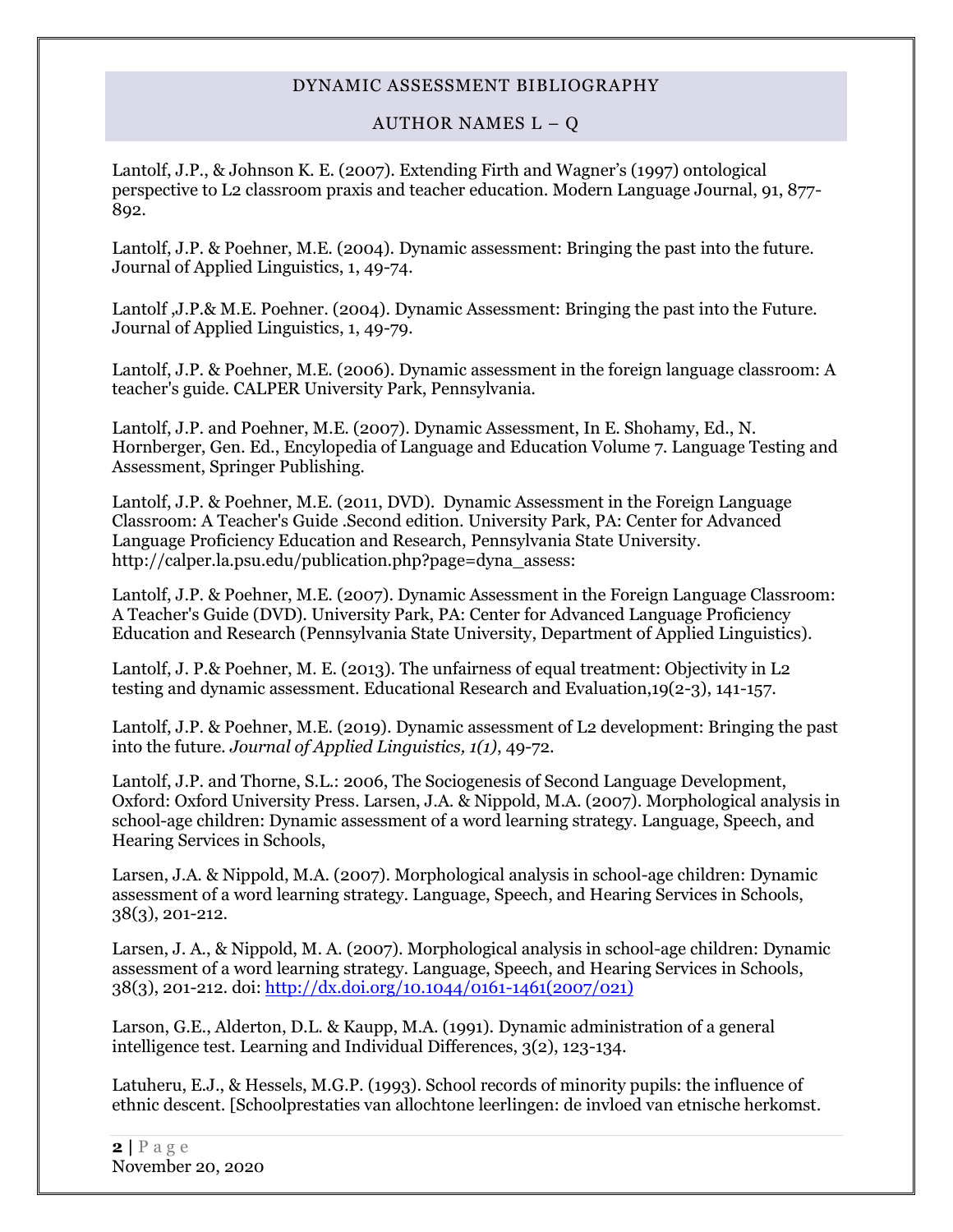#### AUTHOR NAMES  $L - Q$

RISBO-paper nr. S41.] Rotterdam: Erasmus Universiteit.

Lauchlan, F. (2001). Addressing the social,cognitive and emotional needs of children: The case for dynamic assessment. Educational & Child Psychology, 18(4), 4-18.

Lauchlan, F. (2005). A welcome update of a cognitive education classic: Feuerstein et al. on Dynamic Assessment: A review of Feuerstein, Feuerstein, Falik, & Rand's, The Dynamic Assessment of Cognitive Modifiability, The Learning Propensity Assessment Device: Theory, instruments, and techniques. Journal of Cognitive Education and Psychology, 4(3), 377-379,

Lauchlan, F. (2012). Improving learning through dynamic assessment. The Australian Educational and Developmental Psychologist, 29(2), 95-106.

Lauchlan, F. and Elliott, J. (1997) 'The use of the Cognitive Modifiability Battery as an intervention tool for children with complex learning difficulties'' Educational and Child Psychology, 14(4), 137-148.

Lauchlan, F. & Elliott, J. (2001). The psychological assessment of learning potential. British Journal of Educational Psychology, 71(4), 647-665.

Laughon,P. (1990). The dynamic assessment of intelligence: A review of three approaches. School Psychology Review, 19(4), 459-470.

Lauth, G. & Wiedl, K.H. (1985). Zur Veranderbarkeit der Testleistung im CFT 20 durch Instruktionsinternsivierung (The modifiability of CFT 20 test performance under the influence of intensified instruction). Diagnostica, 31, 200-109.

Lauth, G.W. & Wiedl, K.H. (1989). Cognitive teaching methods for special education: Development of approaches for intervention and assessment in Germany. International Journal of Disability, Development and Education, 36(3), 187-202.

Lautrey, J. (1994). L'évaluation du potentiel d'apprentissage, état de la question. In M. Huteau (Ed.), Les techniques psychologiques d'évaluation des personnes. Issy-les-Moulineaux: EAP.

Law, J. & Camilleri, B. (2007). Dynamic assessment and its application to children with speech and language learning difficulties. Advances in Speech-Language Pathology, 9(4), 271-272.

Lawrence, N. & Cahill, S. (2014). The impact of dynamic assessment: An exploration of the views of children, parents and teachers. British Journal of Special Education, 41(2), 181-211.

Lawrie, G.A., Schultz, M., Bailey, C.H., Abdullah, M., Mamun, A., Micallef, A.S., Williams, M., & Wright, A.H. (2016). Development of Scaffolded Online Modules To Support Self-Regulated Learning in Chemistry Concepts *Technology and Assessment Strategies for Improving Student Learning in Chemistry,* 1-21 DOI:10.1021/bk-2016-1235.ch001

Lay, A., Patton, E., & Chalhoub-Deville, M. (2017). A case for the use of the ability-in language user-in context orientation in game-based assessment. *Language Testing in Asia.,* 7: 16. <https://doi.org/10.1186/s40468-017-0045-0>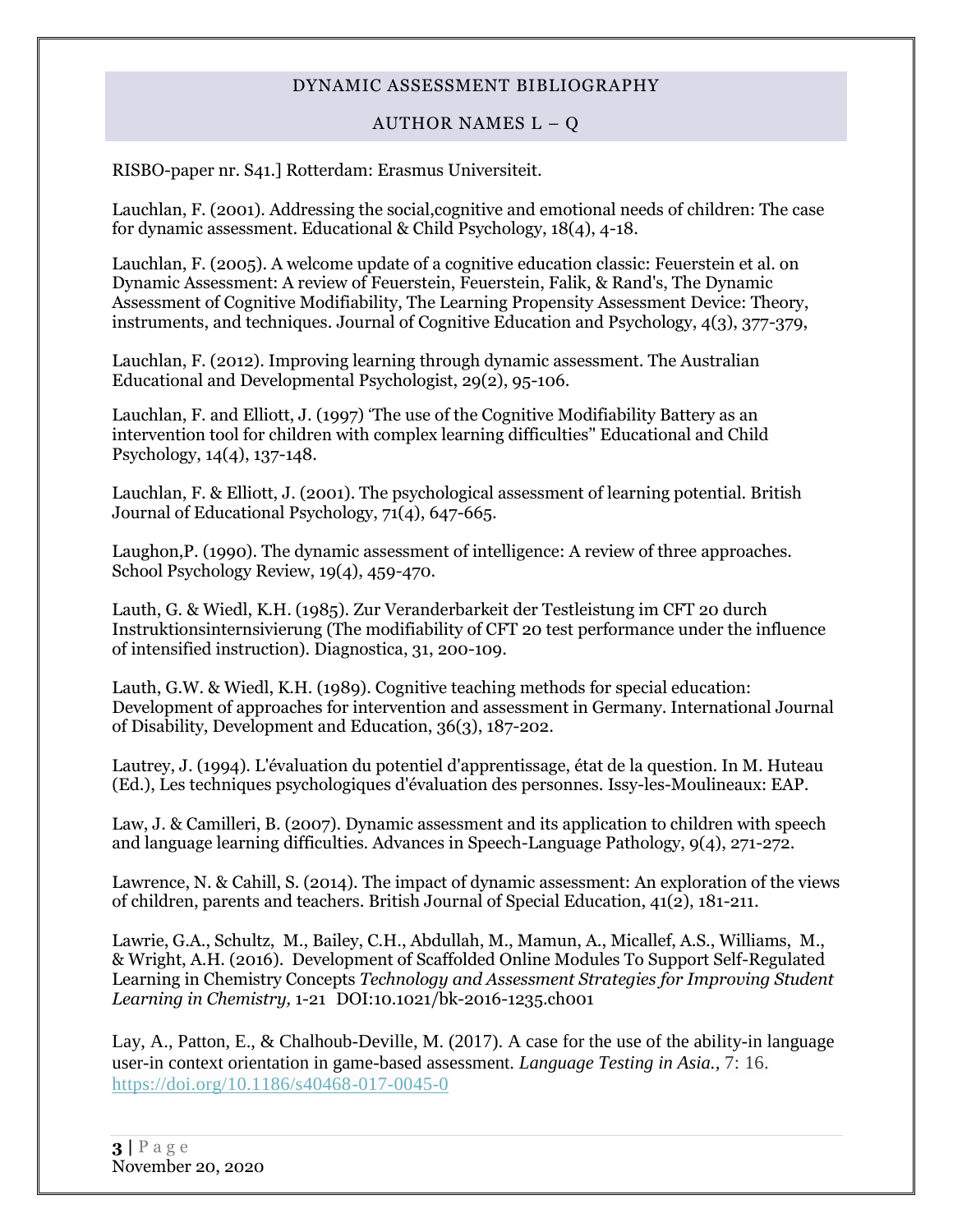### AUTHOR NAMES  $L - Q$

Lazewnik, R. (2014). Identifiers of bilingual Spanish-English speaking children with language impairment. Dissertation Abstracts International Section B: The Sciences and Engineering, 75  $(2-B)$  (E).

Lebeer, J. (2005), Shifting perspective: dynamic assessment of learning processes in children with developmental disabilities, Erdélyi Pszichológiai Szemle (Transsylvanian Journal of Psychology), Special Issue on Dynamic Assessment, 1, 55-85.

Lebeer, J. (ed). (2011). Work package No 3 Report. "Whitebook." Good practices in dynamic and contextual assessment of children with special needs. Antwerp, Belgium: University of Antwerp. Daffodil Partnership, Antwerp, Belgium. Contact: Project Coordinator Jo Lebeer, University of Antwerp, Belgium.

Lebeer, J. (2011). Dynamic assessment of learning processes: Feuerstein's LPAD model. In J. Lebeer, A., Candeias, & L. Gracio (Eds.). *With a different glance: Dynamic assessment of functioning of children oriented at development and inclusive learning* (pp.87- 111). Antwerp, Belgium: Garant-Uitgevers.

Lebeer, J. (2016). Significance of the Feuerstein approach in neurocognitive rehabilitation. *NeuroRehabilitation, 39 (1),* 19-35.

Lebeer, J., Birta-Szekely, N., Demeter, K., Boha`cs, K., Araujo Candeias, A., Sonnesyn, G., Partanen, P., & Dawson, L. (2001). Re-assessing the Current Assessment Practice of Children with Special Education Needs in Europe. School Psychology International, 1-24.

Lebeer, J., Birty-Szekely, N., Demeter, K., Partanen, P., Candeias, A., Rebocho, M., Rosario, S-C., Bohacs, K., Dawson L., Orban, R., & Sønnesyn, G. (2011). Tests and instruments currently used. In J. Lebeer, A. Candeias, & L. Gracio (Eds.). With a different glance: Dynamic assessment of functioning of children oriented at development and inclusive learning (pp.49- 69). Antwerp, Belgium: Garant-Uitgevers.

Lebeer, J., Birta-Székely, N., Demeter, K., Bohács, K., Candeias, A. A;Sønnesyn, G., Partanen, P. & Dawson, L. (2012). Re-assessing the current assessment practice of children with special education needs in Europe. School Psychology International, 33(1), 69-92.

Lebeer, J. & Partanen, P. (2011). Guidelines for a dynamic and functional assessment oriented at development and inclusive learning. In J. Lebeer, A. Candeias, & L. Gracio (Eds.). With a different glance: Dynamic assessment of functioning of children oriented at development and inclusive learning (pp.249- 257). Antwerp, Belgium: Garant-Uitgevers.

Lebeer, J., Partanen, P., Candeias, A., & Dawson, L. (2013). Work package number 3. Whitebook good practices in dynamic and functional assessment. Daffodil, a Comenius 1.2 Multilateral Project 2008-2011, University of Antwerp, Belgium.

Lebeer, Jo Birta-Székely, Noémi; Demeter, Kármen; Bohács, Krisztina; Candeias, Adelinda Araujo; Sønnesyn, Gunvor; Partanen, Petri; Dawson, Lorna Re-assessing the current assessment practice of children with special education needs in Europe. School Psychology International, Vol 33(1), Feb 2012. 69-92.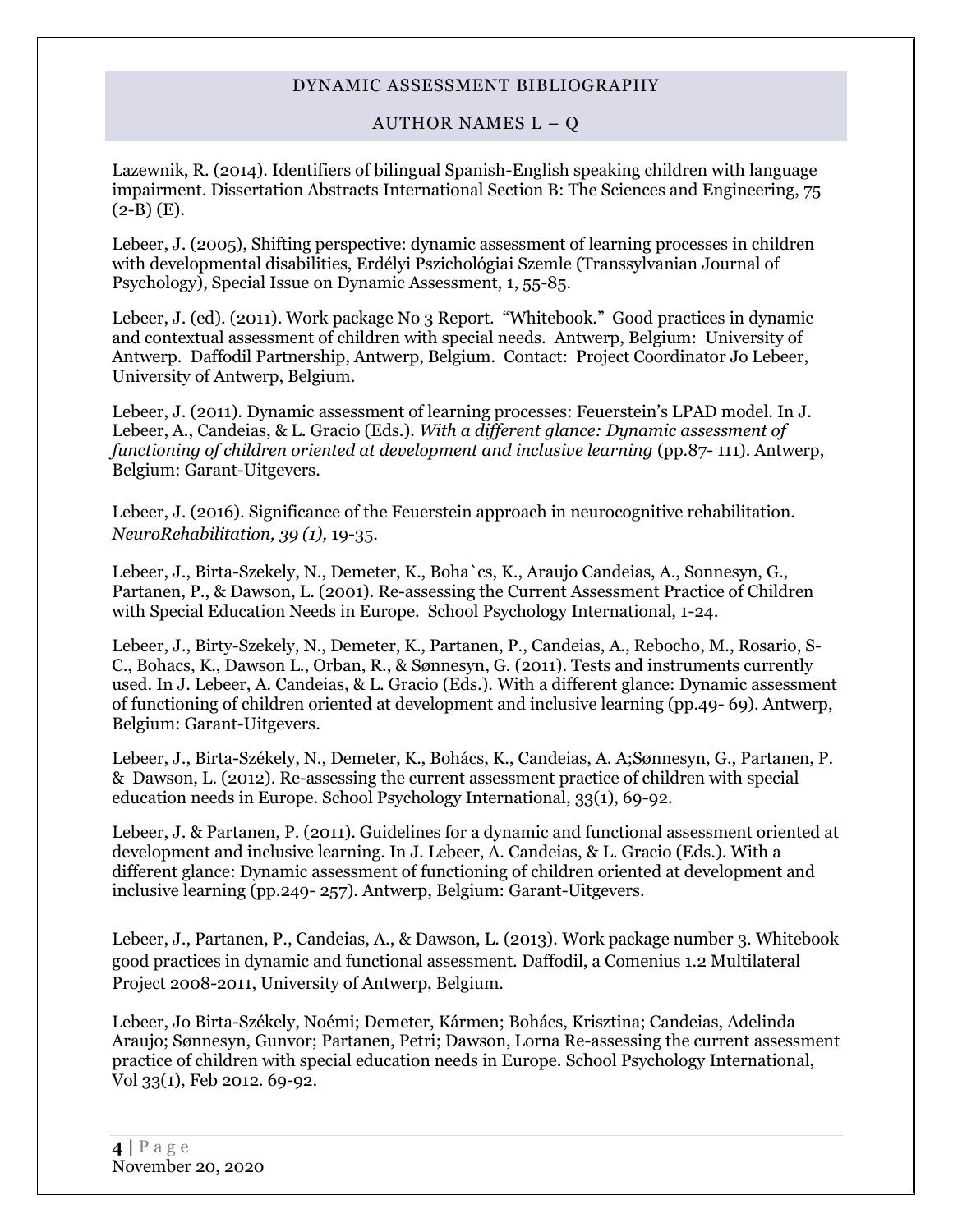#### AUTHOR NAMES  $L - Q$

Lederberg, A.R., & Spencer, P.E. (2009). Word-learning abilities in deaf and hard-of-hearing preschoolers: Effect of lexicon size and language modality. Journal of Deaf Studies and Deaf Education, 14(1), 44-62.

Lee, I. (2017). Purpose, theory, and practice of classroom L2 writing assessment. In I. Lee (Ed.). *[Classroom Writing Assessment and Feedback in L2 School Contexts](http://link.springer.com/book/10.1007/978-981-10-3924-9)* (pp. 9-24). Springer.

Lee, S. (2016). *Dynamic Assessment in Foreign Language Individualized Instruction.* (Electronic Thesis or Dissertation). Retrieved from <https://etd.ohiolink.edu/>

Leeuw, L.de & Resing, W.C.M. (1988). Leerpotentieel en diagnostiek. [Learning potential and psychodiagnostics]. In Gl Kanselaar, J.L. van der Linden & A. Pennings (Eds.). Begaafdheid: onderkenning en beinvloeding. Amersfoort: Acco (pp. 55-68).

[Leonard,](http://psycnet.apa.org/index.cfm?fa=search.searchResults&latSearchType=a&term=Wilhelm,%20R.%20Leonard) W.L. (2010). Evaluating the use of dynamic assessment to predict math success in community colleges. *Dissertation Abstracts International Section A: Humanities and Social Sciences,* 88.

Leontjev, D. (2016). Dynamic assessment of word derivational knowledge: Tracing the development of a learner Eesti *Rakenduslingvistika Ühingu aastaraamat/*Estonian *Papers in Applied Linguistics, doi:10.5128/ERYa12.09, 12,* 141-160.

Leontjev, D. (2016a). Dynamic assessment of word derivational knowledge: Tracing the development of a learner. Eesti Rakenduslingvistika Uhingu Aastaraamat.

Leontjev, D. (2016b). Exploring and reshaping learners' beliefs about the usefulness of corrective feedback: A sociocultural perspective. International Journal of Applied Linguistics, 167 (1), 46-77.

Letts, C.& Sinka, I. (2013). Research and practice in working with children who are bilingual or have English as an additional language and who have language and communication needs. Child Language Teaching and Therapy, 29(1), 7-9.

Leung. C. (2007). Dynamic assessment: Assessment for and as teaching? Language Assessment Quarterly: An International Journal, 4, 257-278.

Levi, T. (2015). Towards a framework for assessing foreign language orgal proficiency in a large-scale test setting: Learning from DA mediation examinee verbalizations. Language and Sociocultural Theory, 2(1),

Levine, R. (2009). Curriculum-based dynamic assessment emphasizing a triarchic model and language abilities: Examining the utility of this testing method in elementary school mathematics classrooms. Dissertation Abstracts International: Section B: The Sciences and Engineering. 70(2-B). 1349.

Levine, R. (2011). Curriculum- based dynamic assessment emphasizing a triarchic model and language abilities: Examining the utility of this testing method in elementary school children. Publisher ProQuest, UMI Dissertation Publishing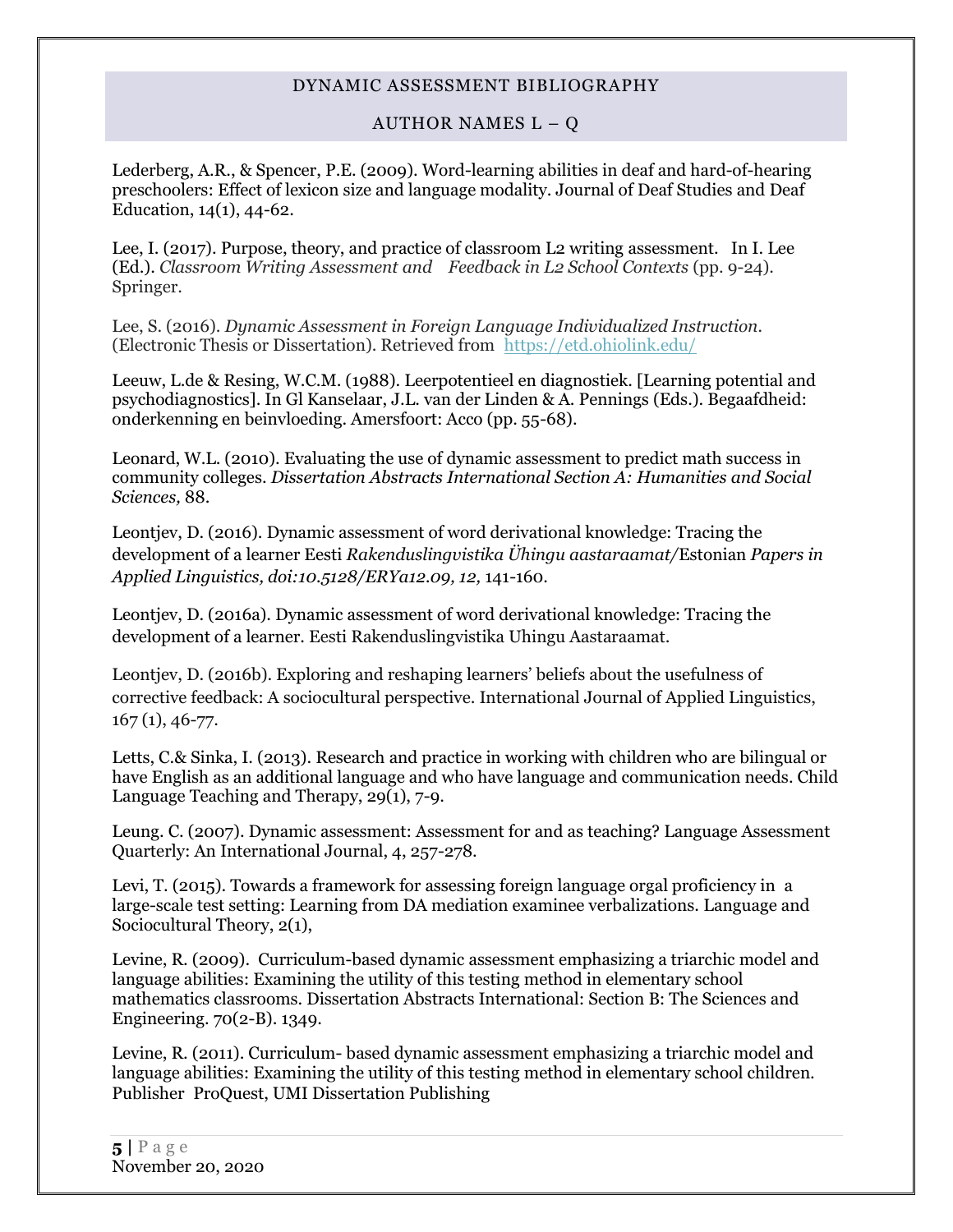### AUTHOR NAMES  $L - Q$

Lewis, B.A. (1998). Teacher satisfaction with standardized assessment reports: Implications for the use of dynamic assessment as an alternative assessment method. Dissertation Abstracts International Section A: Humanities & Social Sciences, 59 (6-A), 1906.

Li, D. (2015). Comparison Between Peer Mediation and Teacher Mediation in Dynamic EFL Writing Assessment: A Case Study. *Chinese Journal of Applied Linguistics*. *38*(4), 490–502.

Li, Q., & Li, D. (2015). A Review of Empirical Studies in L2 Dynamic Assessment. Chinese Journal of Applied Linguistics, 38(1), 55-73.

Lidz, C.S. (1983). Dynamic assessment and the preschool child. Journal of Psychoeducational Assessment 1, 59-72.

Lidz, C.S. (Ed.). (1987a). Dynamic assessment: An interactional approach to evaluating learning potential. New York: Guilford.

Lidz, C.S. (1987b). Historical perspectives. In C.S. Lidz (Ed.). Dynamic assessment: An interactional approach to evaluating learning potential (pp. 3- ). New York: Guilford.

Lidz, C.S. (1987b). Cognitive deficiencies revisited. In C.S. Lidz (Ed.). Dynamic assessment: An interactional approach to evaluating learning potential (pp. 444-475). New York: Guilford.

Lidz, C.S. (1990). The Preschool Learning Assessment Device: An approach to the dynamic assessment of young children. European Journal of Psychology of Education. V (2), 167-175.

Lidz, C.S. (1991). Practitioners' guide to dynamic assessment. New York: Guilford.

Lidz, C.S. (1992a). Dynamic assessment: Some thoughts on the model, the medium, and the message. Learning and Individual Differences, 4 (2), 125-136.

Lidz, C.S. (1992b). The extent of incorporation of dynamic assessment into cognitive assessment courses: A national survey of school psychology trainers. Journal of Special Education, 26 (3). 325-331.

Lidz, C.S. (1995). Dynamic assessment and the legacy of L.S. Vygotsky. School Psychology International, 16, 143-153.

Lidz, C.S. (1996). Dynamic assessment approaches. In D.P. Flanagan, J.L. Genshaft, & P.L. Harrison (Eds.). Contemporary intellectual assessment: Theories, tests, and issues (pp.281-195). New York: Guilford.

Lidz, C.S. (1997a). Dynamic assessment: Psychoeducational assessment with cultural sensitivity. Journal of Social Distress and the Homeless, 6 (2), 95- .

Lidz, C.S. (1997b). Dynamic assessment: Restructuring the role of school psychologists. Communiqué, 25 (8).

Lidz, C.S. (2000a). The Application of Cognitive Functions Scale (ACFS): An example of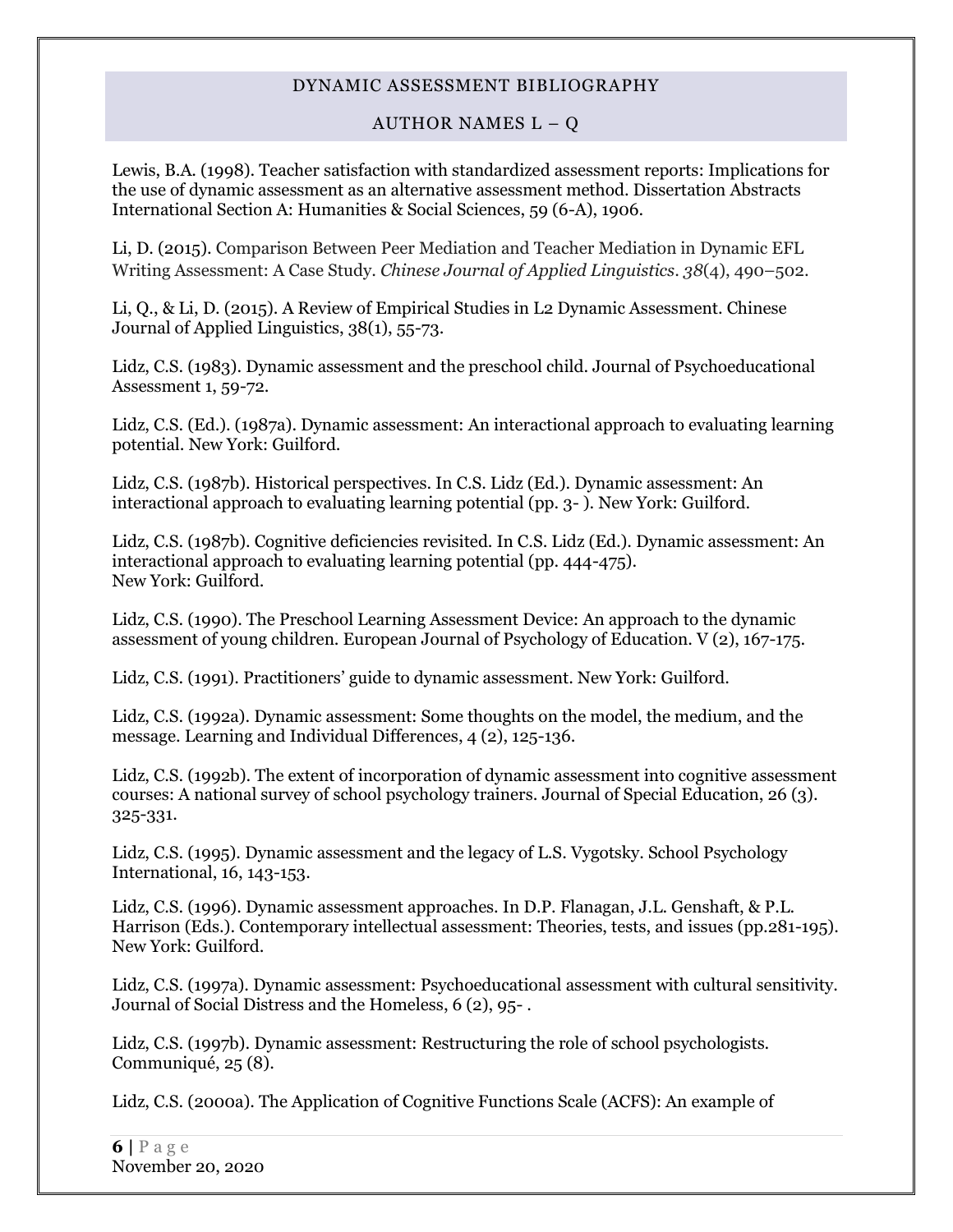#### AUTHOR NAMES  $L - Q$

curriculum-based dynamic assessment. In C.S. Lidz & J.G. Elliott (Eds.). Dynamic assessment: Prevailing models and applications (pp. 407-439). Amsterdam: JAI/Elsevier Science.

Lidz, C.S. (2000b). Theme and some variations on the concepts of mediated learning experience and dynamic assessment. In A.Kozulin & Y. Rand (Eds.). Experience of mediated learning: An impact of Feuerstein's theory in education and psychology (Pp. 166-174). Elmsford, NY: Pergamon.

Lidz, C.S. (2001). Dynamic assessment. In W.E.Craighead & C.B. Nemeroff (Eds.). The Corsini Encyclopedia of Psychology and Behavioral Science (pp. 465-466). New York: John Wiley.

Lidz, C.S. (2001b). Multicultural issues and dynamic assessment. In L.A. Suzuki, J.G. Ponterotto, & P.J. Meller (Eds.). Handbook of multicultural assessment: Clinical, psychological, and educational applications, second edition (pp.523-540). San Francisco: Jossey-Bass.

Lidz, C.S. (2002). Mediated learning experience (MLE) as a basis for an alternative approach to assessment. School Psychology International, 23 (1), 68-84.

Lidz, C.S. (2003a). Dynamic assessment. In C.S. Lidz. Early childhood assessment (pp.112-132). New York: John Wiley.

Lidz, C.S. (2003 b). Dynamic assessment (learning potential testing, testing the limits). In R. Fernandez-Ballesteros (Ed.). Encyclopedia of Psychological Assessment (pp. 337-343). London: Sage.

Lidz, C.S. (2004a). Successful application of a dynamic assessment procedure with young deaf students betwen the ages of four and eight years. Educational and Child Psychology, 21 (1), 59- 73.

Lidz, C.S. (2004b). Dynamic assessment entry in The Concise Corsini Encyclopedia of Psychology and Behavioral Science, Third Edition (302-303). W.E. Craighead and C.B. Nemeroff (Eds.). New York: Wiley.

Lidz, C.S. (2005a). The Application of Cognitive Functions Scale: A dynamic assessment procedure for young children. In O-S Tan & A. Seok-Hoon Seng (Eds.), Enhancing cognitive functions: Applications across contexts (pp. 77-101). Singapore: McGraw-Hill.

Lidz, C.S. 2005b). Dynamic assessment with young children: We've come a long way baby! Journal of Early Childhood and Infant Psychology, 1, 99-112.

Lidz, C.S. (2009a). Dynamic assessment: Progress, problems, and prospects: A commentary on Karpov and Tzuriel. Journal of Cognitive Education and Psychology,  $8(3)$ , 238-241.

Lidz, C.S. (2009b). Dynamic assessment in School Psychology. Communiqué, October, 38 (2), 16-18.

Lidz, C. S. (2009). Dynamic assessment, progress, problems, and prospects: A commentary on Karpov and Tzuriel. *Journal of Cognitive Education and Psychology, 8*(3), 238-241.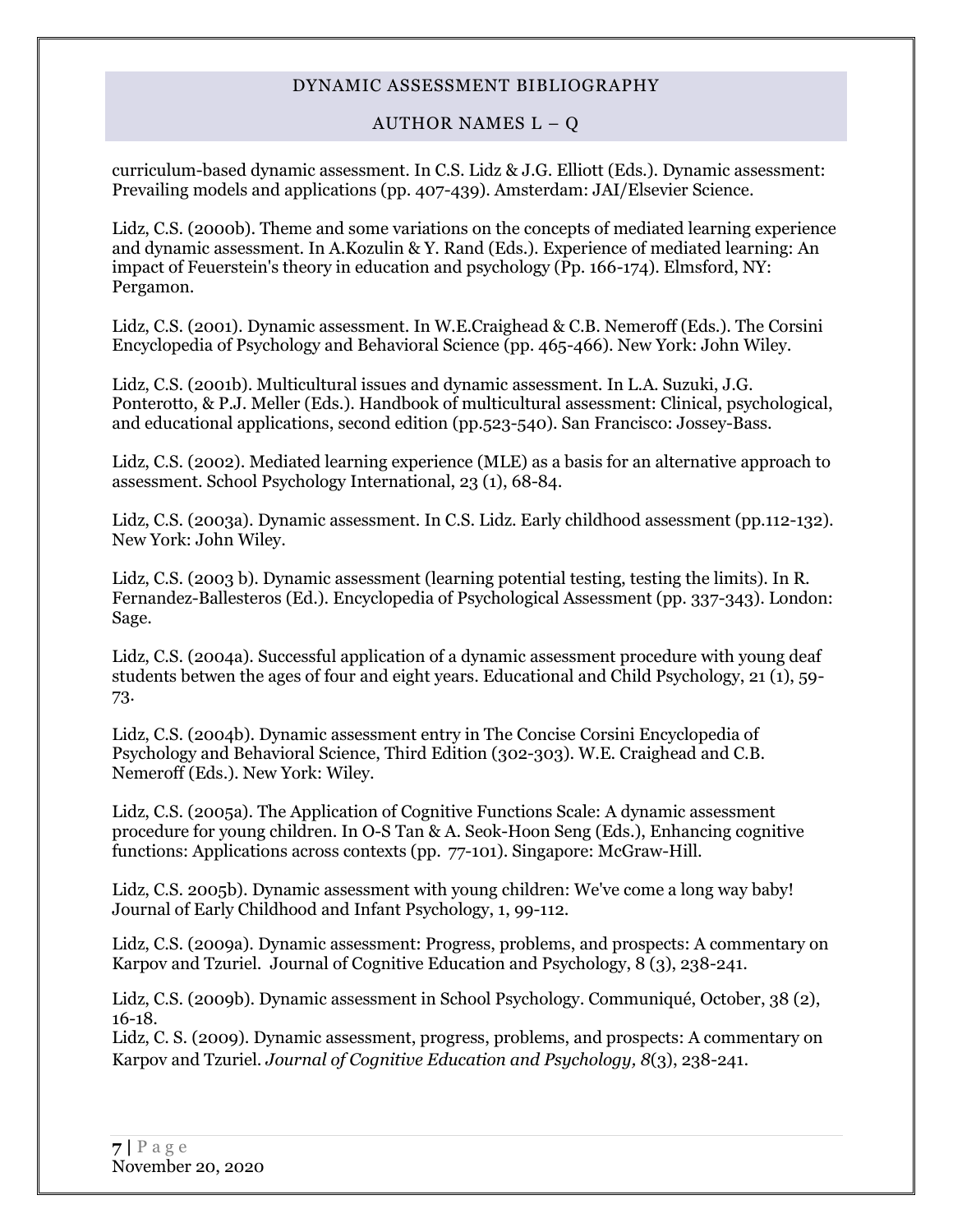#### AUTHOR NAMES  $L - Q$

Lidz, C.S. (2010). Book review: M.E. Poehner, Dynamic Assessment: A Vygotskian approach to understanding and promoting L2 development. Journal of Cognitive Education and Psychology,  $9(1),87-88.$ 

Lidz, C.S. (2014). Learning toward a consensus about Dynamic Assessment: Can we? Do we want to? Journal of Cognitive Education and Psychology, 13(3), 292-307.

Lidz, C.S. & Elliott, J.G. (Eds.). (2000). Dynamic assessment: Prevailing models and applications. Amsterdam: JAI/Elsevier Science.

Lidz, C.S. & Elliott, J.G. (2006). Use of dynamic assessment with gifted students. Gifted Education International, 21, 151-161.

Lidz, C.S. & Gindis, B. (2003). Dynamic assessment of the evolving cognitive functions in children with typical and atypical development. In A. Kozulin, V. Ageyev, S. Miller, & B. Gindis (Eds.). Vygotsky's theory of education in cultural context [pp. 99-116]. New York: Cambridge University Press.

Lidz, C.S. & Greenberg, K.H. (1997). Criterion validity of a group dynamic assessment procedure with rural first grade regular education students. Journal of Cognitive Education, 6 (8), 89- .

Lidz, C.S. & Jepsen, R.H. ( 2000). The Application of Cognitive Functions Scale. Unpublished manuscript: contact C.S. Lidz: zdilsc@aol.com

Lidz, C.S., Jepsen, R.H., & Miller, M.B. (1997). Relationships between cognitive processes and academic achievement: Application of a group dynamic assessment procedure with multiply handicapped adolescents. Educational and Child Psychology, 14, 56-67.

Lidz, C.S. & Macrine, S. (2001). Identification of minority and immigrant students for gifted education: The contribution of dynamic assessment. School Psychology International, 22 (1), 74- 96.

Lidz, C.S., & Peña, E. (1996). Dynamic assessment: The model, its relevance as a non-biased approach and its application to Latino-American preschool children. Language, Speech and Hearing Services in Schools, 27(4), 367-372.

Lidz, C.S. Y Peña, E.D. (2009). Response to Intervention: Do we just appear to be speaking the same language? Seminars in Speech and Language, 30, 121-134,

Lidz, C.S. & Thomas, C. (1987). The Preschool Learning Assessment Device: Extension of a static approach. In C.S. Lidz (Ed.). Dynamic assessment: An interactional approach to evaluating learning potential (pp. 288- ). New York: Guilford.

Lidz, C.S. & Van Der Aaslvoort, G.M. (2005). A kognitiv funkciok skala alkalmazasanak adaptacioja holland kisgyerekek szamara (Usefulness of the Application of Cognitive Functions Scale with young children from the Netherlands). Erkelyi Pszichologiai Szemie, 6(1) 25-44. http://www.pszichologia.ro/english/title.htm

Transylvanian Journal of Psychology, Special Issue, 83-99.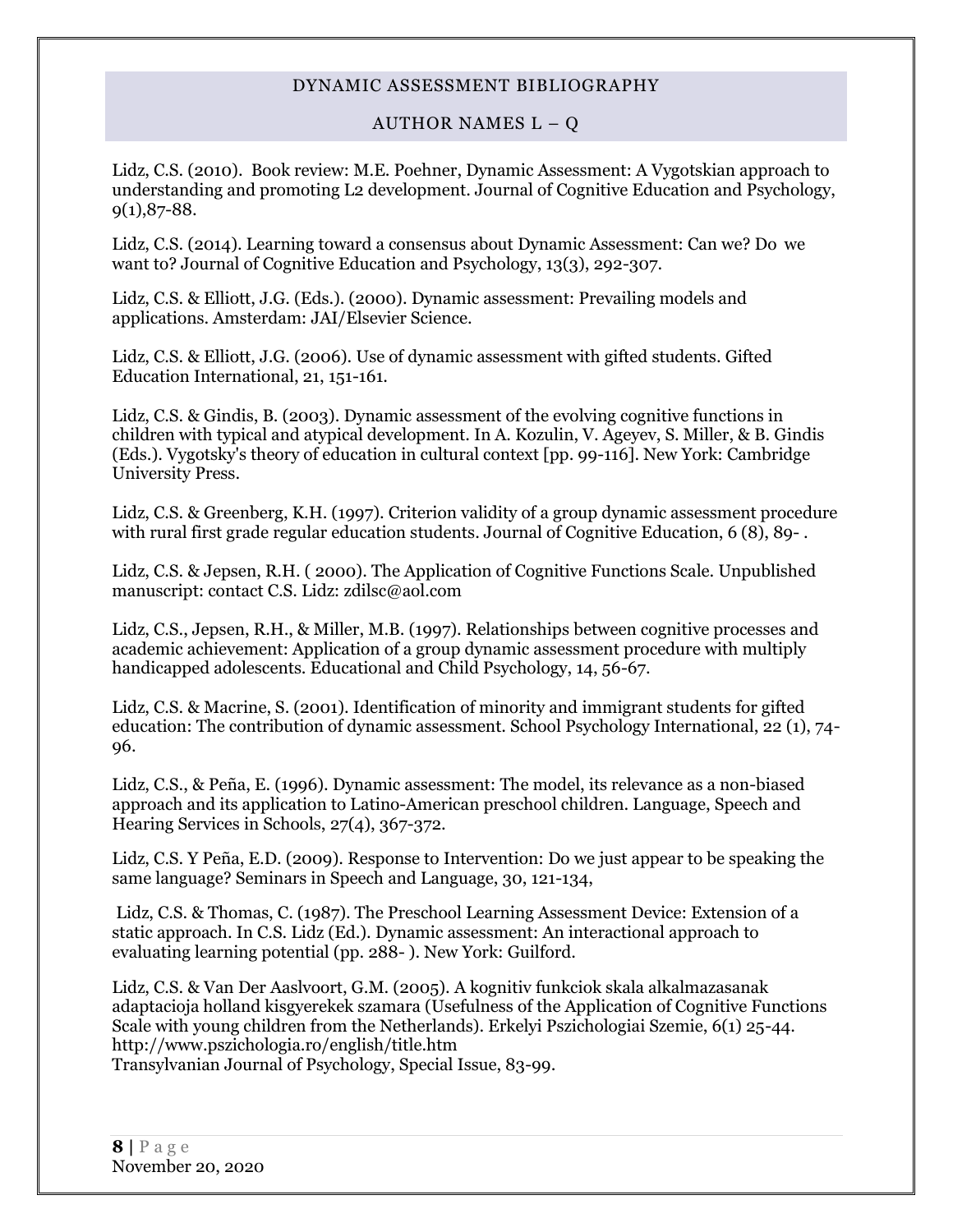#### AUTHOR NAMES  $L - Q$

Lifshitz, H., Tzuriel, D. & Weiss, I. (2005). Effects of training in conceptual versus perceptual analogies among adolescents and adults with intellectual disability. Journal of Cognitive Education and Psychology, 5 (2), 144-170.

Lifshitz, H., Weiss, I., Tzuriel, D. & Tzemach, M. (2010). New model of mapping difficulties in solving analogical problems among adolescents and adults with intellectual disability. Research in Developmental Disabilities, 32(1), 326-344.

Lifshitz, H., Weiss, I., Tzuriel, D., & Tzemach, M. (2011). New model of mapping difficulties in solving analogical problems among adolescents and adults with intellectual disability. *Research in Developmental Disabilities, 32*(1), 326-344.

Lin, Z. (2010). [Interactive dynamic assessment with children learning EFL in kindergarten.](http://psycnet.apa.org/index.cfm?fa=search.displayRecord&id=B6F4B90D-9E21-EC1C-6F6D-88415430527F&resultID=15&page=1&dbTab=all) *Early Childhood Education Journal, 37*(4), 279-287.

Lin, C. Y., & Wang, T. H. (2017). Implementation of Personalized E-Assessment for Remedial Teaching in an E-Learning Environment. *EURASIA Journal of Mathematics, Science & Technology Education*, *13*(4), 1045-1058.

Lindgren, K.P. (2007). Sexual intent perceptions: Review and integration of findings, investigation of automatic processes, and development and implementation of a dynamic assessment methodology. Dissertation Abstracts International: Section B: he Sciences and Engineering, 67(9-B), 5469.

Linhares, Maria Beatriz M., Escolano, Ângela C.M., & Enumo, Sônia R.F. (Eds.) (2006). Avaliação assistida: Fundamentos, procedimentos e aplicabilidade [Dynamic assessment: Basis, procedures and aplicability]. São Paulo, SP, Brazil: Casa do Psicólogo. 134 pp. ISBN 85-7396- 458-8. http://www.casadopsicologo.com.br Lloyd. P.(Ed.).(1999). Lev Vygotsky: Critical assessments: Future directions, Vol. IV. Florence, KY:Taylor & Francis/Routledge.

Llosa, L. (2017). Assessing Students' Content Knowledge and Language Proficiency. *Language Testing and Assessment*, 3-14.

Lloyd, P. & Fernyhough, C. (Eds.). (1999). Lev Vygotsky: Critical assessments: The zone of proximal development. Vol.III. Florence, KY: Taylor & Frances/Routledge.

Lofthouse, R. E., Lindsay, W. R., Totsika, V., Hastings, R. P., Boer, D. P. & Haaven, J. L. (2013). Prospective dynamic assessment of risk of sexual reoffending in individuals with an intellectual disability and a history of sexual offending behavior. Journal of Applied Research in Intellectual Disabilities, 26(5), 394-403.

Lofthouse, R. E., Totsika, V., Hastings, R. P., Lindsay, W. R., Hogue, T. E., & Taylor, J. L. (2014). How do static and dynamic risk factors work together to predict violent behaviour among offenders with an intellectual disability? Journal of Intellectual Disability Research, 58(2), 125- 133.

Lolwana, P.P. (1991). Comparative analysis of dynamic assessment using a nonverbal standardized intelligence test and a verbal curriculum-based test. Dissertation Abstracts International, 52(2-A), 477.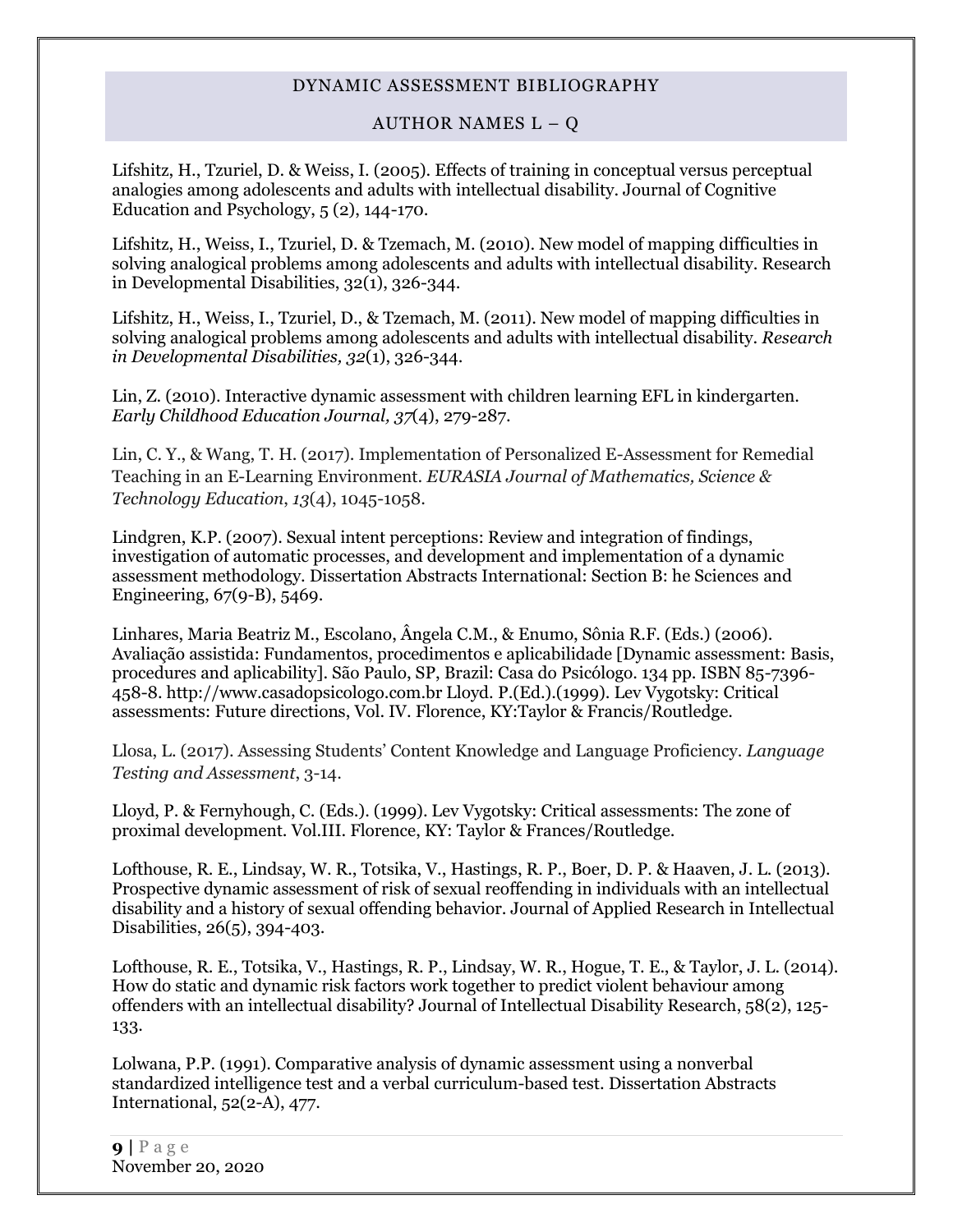#### AUTHOR NAMES  $L - Q$

Long, E. (2012) Integrating Dynamic Assessment and Response-to-Intervention in reading instruction. The ASHA Leader.

Loreti, Bianca Angelica, "Validity of a Nonspeech Dynamic Assessment of Phonological Awareness in Children from Spanish-speaking Backgrounds" (2015). *Graduate Theses and Dissertations.* University of South Florida.

Losardo, A. & Syverson, A.N. (2011). *Alternative approaches to assessing young children (2nd ed.)*. Baltimore: Paul H. Brookes.

Lu, C. (2017). The roles of Pinyin skill in English-Chinese biliteracy learning: Evidence from Chinese immersion learners. Foreign Language Annals, 50(2), 306-322.

Lu, Y-Y & Hu, C-F. (2018). Dynamic assessment of phonological awareness in young foreign language learners: Predictability and modifiability. *Reading and Writing,* DOI: 10.1007/s11145- 018-9894-x

Lukovic, S. Baucal, A., & Tisma, B. (2013). Dinamičko testiranje zone narednog razvoja testom za ispitivanje prvaka (TIP-1). Primenjena Psihologija, 6(4), 371-383.

Lund, S. K., Quach, W., Weissling, K., McKelvey, M., & Dietz, A. (2017). Assessment with Children Who Need Augmentative and Alternative Communication (AAC): Clinical Decisions of AAC Specialists. *Language, speech, and hearing services in schools*, *48*(1), 56-68.

Luo, W. (2017). Self-directed learning oriented assessments in the Asia-Pacific. *Asia Pacific Journal of Education, 37(2).* 276-278.

Lussier, C.M. (2002). Does dynamic assessment reduce the influence of stress on memory and reasoning? Dissertation Abstracts International Section A: Humanities & Social Sciences, Dec., 63 (5-A). 1711.

Luther, M.G., Cole, E., & Gamlin, P.J. (Eds.). (1996). Dynamic assessment for instruction: From theory to application. North York, ON: Captus.

Luther, M. & Wyatt, F. (1989). A comparison of Feuerstein's method of (LPAD) assessment with conventional I.Q. testing on disadvantaged North York high school students. International Journal of Dynamic Assessment & Instruction, 1(1), 49-64.

Luther, M.G. & Wyatt, F. (1996). A comparison of Feuerstein's method of LPAD assessment with conventional I.Q. testing on disadvantaged North York high school students. In M.G. Luther, E. Cole, et al. (Eds.). Dynamic assessment for instruction: From theory to application (pp. 168- 181). North York, ON: Captus.

<span id="page-9-0"></span>

M [BACK TO TOP](#page-0-1)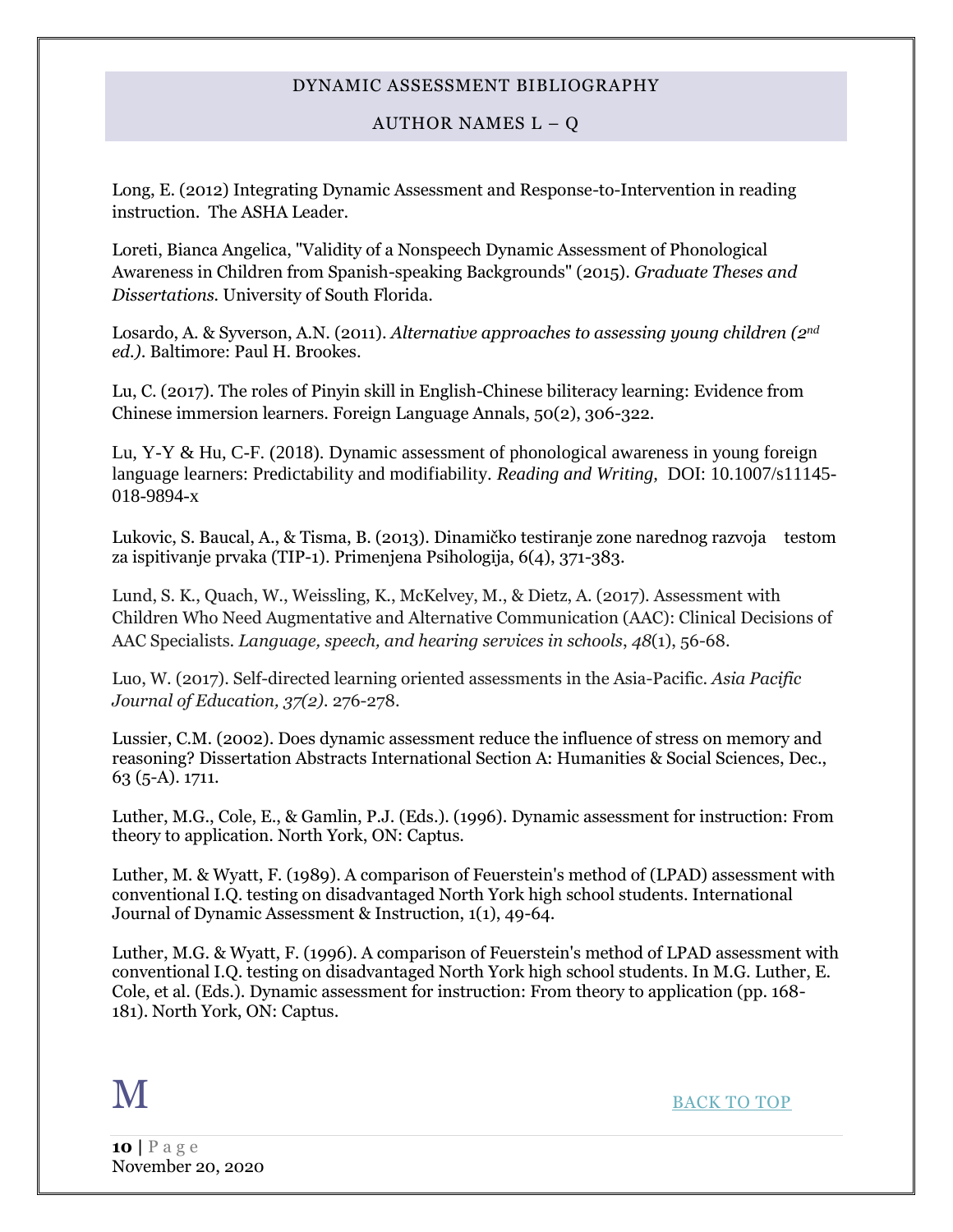#### AUTHOR NAMES  $L - Q$

Machleit, S.R. (2000). Working memory and writing: A comparison of two types of dynamic assessment of working memory and the relationship to working ability of heterogeneously grouped seventh grade students. Dissertation Abstracts International Section A: Humanities & Social Sciences, 61(2-A), 496.

Mackawa, J. & Storkel, H.L.(2006). Dynamic assessment and word learning. Acquiring Knowledge in Speech, Language, and Hearing, 8, 103-105.

Mackenzie, S. (2007). Educational psychologists' assessment of children's arithmetic skills. Educational & Child Psychology, 24(2), 119-136.

Macleod, A.A.N. & Glaspey, A.M. (2014). A multidimensional view of gradient change in velar acquisition in three-year-olds receiving phonological treatment. Clinical Linguistics & Phonetics, 28(9), 664-681.

Macrine, S.L. & Sabbatino, E.D. (2008 ).Dynamic Assessment and Remediation Approach: Using the DARA Approach to Assist Struggling Readers. Reading & Writing Quarterly, 24(1),52 - 76.

Magnusson, S.J., Templin, M., & Boyle, R.A. (1997). Dynamic science assessment: A new approach for investigating conceptual change. Journal of the Learning Sciences, 6(1), 91-142.

Mainwaring, D. J. (2015). Creating a safe space: A case study of complex trauma and a call for proactive comprehensive psychoeducational assessments and reviews.

Maisto, C.A. (1985). Dynamic assessment of the cognitive functioning of emotionally disturbed, mildly learning handicapped, and average children. Dissertation Abstracts, 46(6-B), 2091.

Majluf, A. (2003). Orientaciones innovatives en la evaluacion y educacion de niños en situacion de desvantaja sociocultural. Rivista de Psicologia, 21(1), 107-117.

Malbran, M.del C. & Villar, C.M. (2001/2002). The dynamic evaluation of the learning potential: A procedure. Orientation y Sociedad, 3, 149-155

Malik, A.K., & Hessels, M.G.P. (1997). Fatima has run away! Youth aid from the perspective of the muslims. [Fatima weggelopen! En nu...? De jeugdhulpverlening bekeken vanuit het perspectief van de moslims.] Rotterdam: SPIOR/Erasmus Universiteit.

Malmeer, E. & Zoghi, M. (2014). Dynamic assessment of grammar with different age groups. *Theory & Practice in Language Studies*; 4 (8), 707.

Malmeer, E., & Zoghi, M. (2014). Dynamic Assessment of Grammar with Different Age Groups. Theory and Practice in Language Studies, 4(8), 1707-1713.

Mann, W., Peña, E. D., & Morgan, G. (2014). Exploring the use of dynamic language assessment with deaf children, who use American Sign Language: Two case studies. Journal of Communication Disorders, 52, 16-30. doi: http://dx.doi.org/10.1016/j.jcomdis.2014.05.002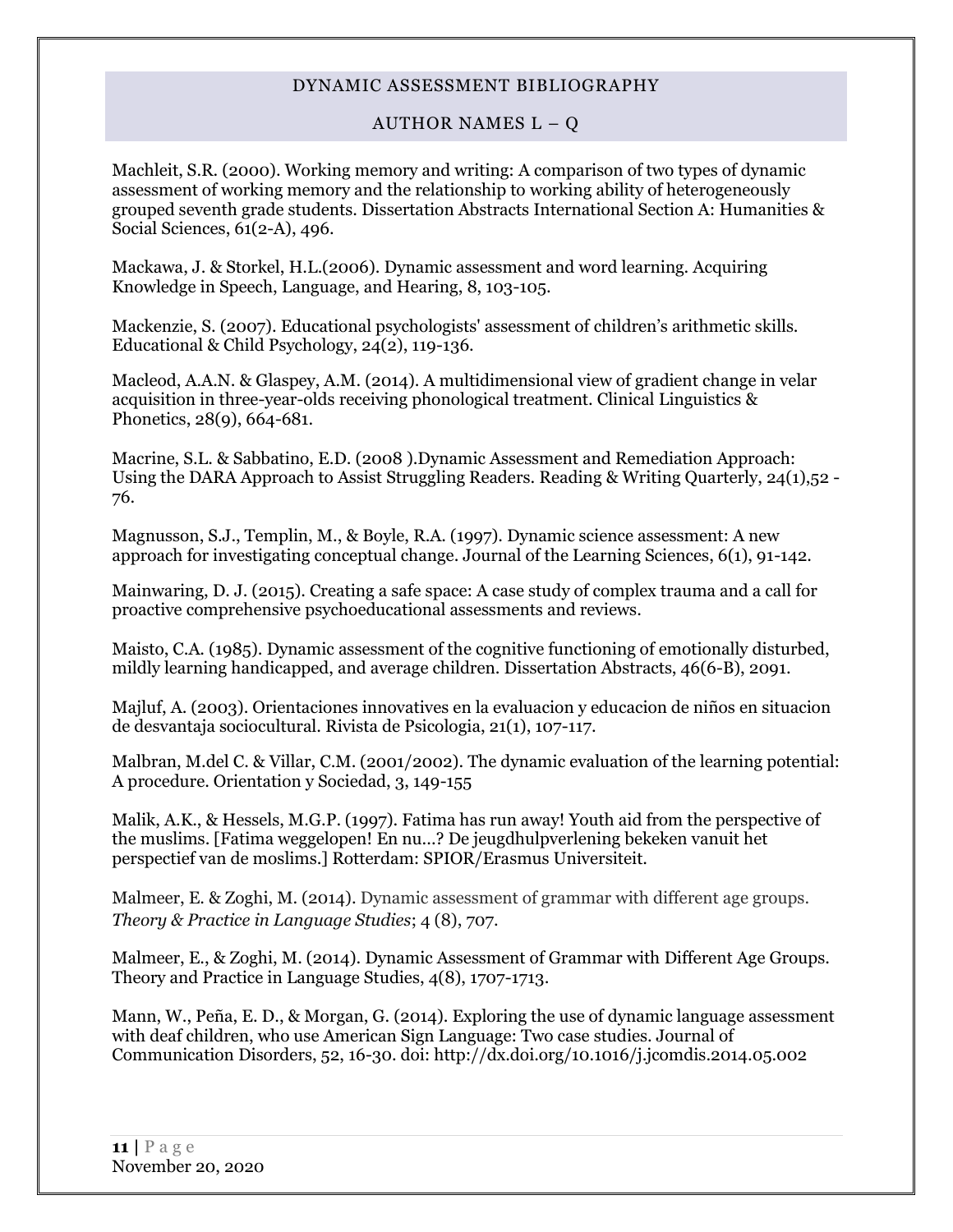### AUTHOR NAMES  $L - Q$

Mann, W., Pena, E., Morgan, G. (2015). Child modifiability as predictor of language abilities in deaf children who use American Sign Language. American Journal of Speech-Language Pathohgy. Epub ahead of print

Mann, W. & Haug, T. (2016). New directions in signed language assessment. Marschark, Marc (Ed); Spencer, Patricia Elizabeth (Ed). (2016). *The Oxford handbook of deaf studies in language. (*pp. 299-310). New York, NY, US: Oxford University Press, 460 pp.

[Mann, Wolfgang;](http://psycnet.apa.org/index.cfm?fa=search.searchResults&latSearchType=a&term=Mann,%20Wolfgang) [Haug, Tobias](http://psycnet.apa.org/index.cfm?fa=search.searchResults&latSearchType=a&term=Haug,%20Tobias) (2016). New directions in signed language assessment. Oxford. DOI: 10.1093/oxfordhb/9780190241414.013.20

Manzanares, B., & Kan, P. F. (2014). Assessing Children's Language Skills at a Distance: Does it Work? IG 12 Perspectives on Augmentative and Alternative Communication, 23(1), 34-41.

Maragkaki, I. & Hessels, M.G.P. (2017). A pilot study of dynamic assessment of vocabulary in German for bilingual preschoolers in Switzerland. *Journal of Studies in Education, 7(1).*

Marghati, S. V. & Ahangari, S. (2015). Dynamic assessment of pragmatics: The impact of dynamic assessment on EFL learners; interlanguage pragmatic development. *Basic Research Journal of education research and review 1(4*) 13-21.

Marschark, Marc (Ed); Spencer, Patricia Elizabeth (Ed), (2016). The Oxford handbook of deaf studies in language. Oxford library of psychology., (pp. 299-310). New York, NY, US: Oxford University Press, xx, 460 pp.

Mardani, M., &Tavakoli, M. (2011). Beyond reading comprehension: The effect of adding dynamic assessment component on EFL reading comprehension. Journal of Language Teaching and Research, 2(3), 688- 696.

Martin, D. (2015). Dynamic assessment of language disabilities. *Language Teaching, 48(1),* 51- 68.

Marulis, L.M. (2015). Conceptualizing and assessing metacognitive development in young children. *Dissertation Abstracts International: Section B: The Sciences and Engineering, 76(2- B(E).*

Marzban, A., & Nafarzadehnafari, N. (2018). The effect of interventionist classroom vs. MALL Dynamic Assessment of EFL learners' vocabulary learning. *Applied Linguistics Research Journal, 2(3),* 58-66.

Marzban, H., Bagheri, M. S., & Sadighi, F. (2017. Enhancing learners' listening comprehension in an EFL context through interactionist dynamic assessment. *Modern Journal of Language Teaching Methods*, *7*(1), 247.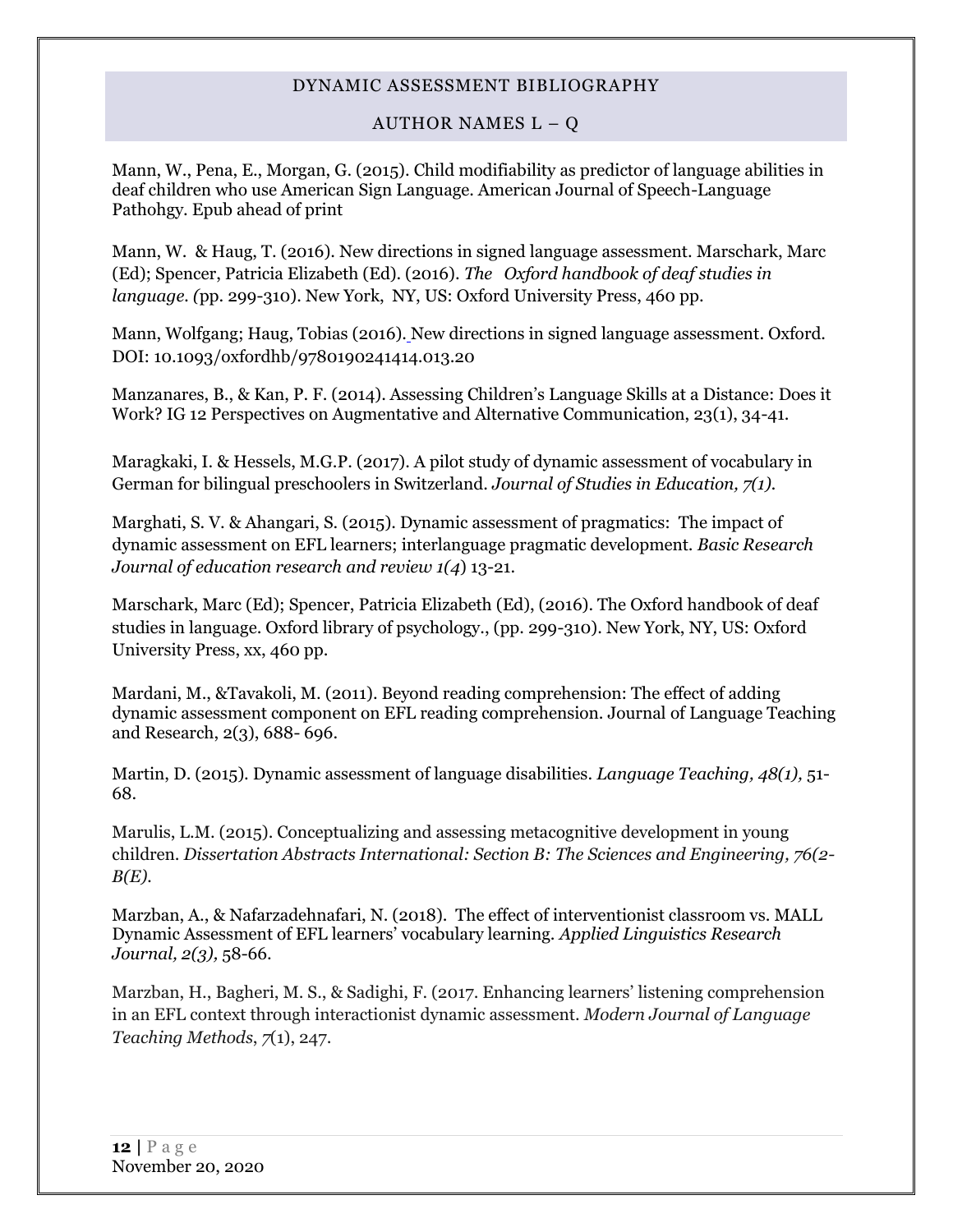#### AUTHOR NAMES  $L - Q$

Massetti, G.M. (2003). Dynamic assessment as an intervention for emergent literacy in Head Start. Dissertation Abstracts International: Section B; The Sciences and Engineering, 64 (1-B), 425.

Mata, S. & Calero, M.D. (2014). Dynamic assessment: The Spanish version of the Application of Cognitive Functions Scale. The Spanish Journal of Psychology, 17, Article E89.

Mata, S., Gómez-Pérez, M. M., Molinero, C., & Calero, M. D. (2017). Interpersonal problemsolving skills, executive function and learning potential in preadolescents with high/low family risk. *The Spanish Journal of Psychology, 20*. e56. Doi:10.1017/sjp.2017.54

Mata, S., Van Geert, P., Van der Aalsvoort, G. (2017). Scaffolding young children: The utility of mediation in a classification test. Electronic Journal of Research in Educational Psychology, 15(2), 441-466.

Mathew, P., Al-Mahrooqi, R., & Denman, C. (2017). Electronic Intervention Strategies in Dynamic Assessment in an Omani EFL Classroom. In *Revisiting EFL Assessment* (pp. 321-338). NY: Springer International Publishing.

Matthews, L. & Bouwer, L. (2009). Enhancing adolescents' responses to projection plates through a dynamic assessment technique of questioning. South African Journal of Psychology, 39(2), 231-241.

Matthews, M.S. (2002). Dynamic assessment of academic ability of bilingual immigrant Latino children. Dissertation Abstracts International Section A: Humanities & Social Sciences, 63(2-A), 498.

Matthews, M.S., & Farmer, J. (2017). Predicting academic achievement growth among lowincome Mexican-American learners using dynamic and static assessments. Australasian *Journal of Gifted Education, 26 (1),* doi: 10.21505/ajge.2017.0002.

Mauludin, L.A. & Ardianti, T.M. (2017). The role of dynamic assessment in EFL writing class. Journal of English Language, Literature, and Teaching, METATHESIS, 1(2), 82-93.

Mauludin, L.A. & Ardianti, T.M. (2018). Dynamic assessment to improve students' summary writing in ESP class. *Advanced Science Letters, 12*, 9687-9690.

Maxwell, A. (2014). Review of Improving Learning through Dynamic Assessment: A practical classroom resource. The Australian Educational and Developmental Psychologist 31(1), 82-83.

Mazloomi, S. & Khabiri, M (2016). Diagnostic assessment of writing through dynamic selfassessment. *International Journal of English Linguistics, 6(6*), 19-31.

McCallum, R. S. (2017). Context for nonverbal assessment of intelligence and related abilities. In *Handbook of nonverbal assessment* (pp. 3- 19). Springer International Publishing.

McLeod, S., Verdon, S., & The International Expert Panel on Multilingual Children's Speech.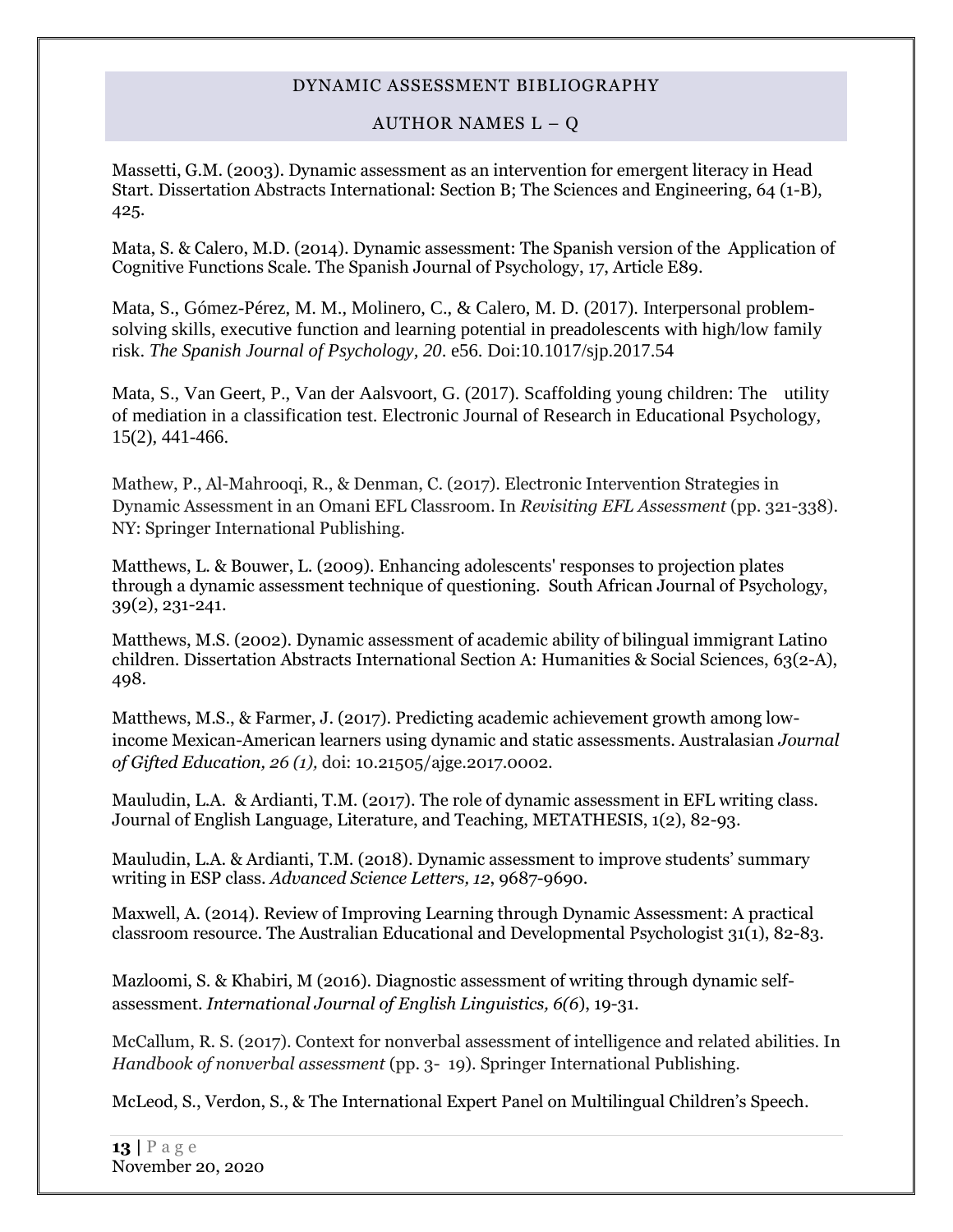### AUTHOR NAMES  $L - Q$

(2016). Tutorial: Speech assessment for multilingual children who do not speak the same language(s) as the Speech-Language Pathologist. *American Journal of Speech-Language Pathology, 10.*

McCloskey, D. & Schicke Athanasiou, M. (2000). Assessment and intervention practices with second‐language learners among school psychologists. *Psychology in the Schools 37*(3), 209- 225. DOI: 10.1002/(SICI)1520-6807(200005)37:3<209::AID-PITS2>3.0.CO;2-#

McDaniel, A. (1983). Learning potential assessment in educable mentally retarded students. Dissertation Abstracts International, 43(10-A), 3272-3273.

McIntyre, K. (2017). Raising Self-Efficacy Through Ipsative Assessment and Feuerstein's Instrumental Enrichment Programme. In *Ipsative Assessment and Personal Learning Gain* (pp. 85-104). Palgrave Macmillan UK.

McLaughlin, K. & Cascella, P.W. (2008). Elliciting a distal gesture via dynamic assessment among students with moderate to severe intellectual disability. Communication Disorders Quarterly, 29(2), 75-81.

McLeod, S., & Verdon, S. (2017). Tutorial: Speech assessment for multilingual children who do not speak the same language (s) as the speech-language pathologist. *American Journal of Speech-Language Pathology*, 1-18.

McNamara, T. (1997). "Interaction" in second language performance assessment: Whose performance? Applied Linguistics, 18, 446-466.

McNeil, … (2016). Understanding and addressing the challenges of learning computer-mediated Dynamic Assessment: A teacher education study. Language Teaching Research,

McNeil, L. (2018). Understanding and addressing the challenges of learning computer-mediated Dynamic Assessment A teacher education study. *Language teaching research, 22(3),* 289-309.

McNeish, D. & Dumas, D. (2018). Calculating conditional reliability for dynamic measurement model capacity estimates. *Journal of Educational Measurement, 55(4),* 614-634.

McNeish, D., Dumas, D.G. & Grimm, K.J. (2019). Estimating new quantities from longitudinal test scores to improve forecasts of future performance. Unpublished manuscript: Daniel McNeish, POBox 871104, Arizona State University, Tempe, AZ; dmcneish@asu.edu

McNiff, J. & Aicher, T.J. (2016). Understanding the challenges and opportunities associated with online learning: A scaffolding theory approach. *Sport Management Education Journal*, DOI: <http://dx.doi.org/10.1123/smej.2016-0007>

Mearig, J.S. (1987). Assessment the learning potential of kindergarten and primary-age children. In C.S. Lidz (Ed.). Dynamic assessment: An interactional approach to evaluating learning potential (pp. 237-267). New York: Guilford.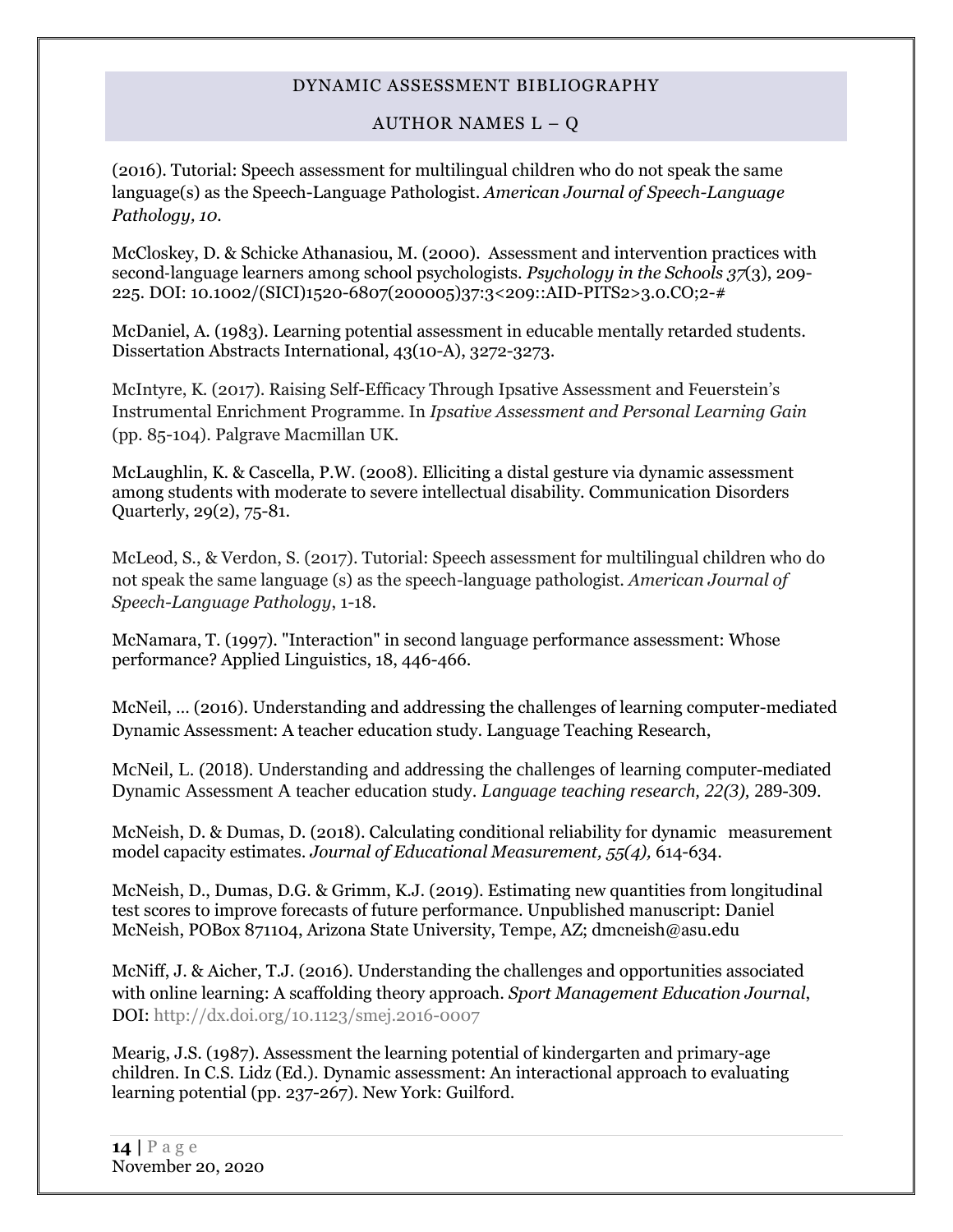### AUTHOR NAMES  $L - Q$

Mehrabany, Z. & Bagheri, M.S. (2017). Which one is superior: The cake approach or the sandwich approach? The effect of dynamic assessment on EFL undergraduates' vocabulary knowledge. *International Journal of Language Learning the Applied Linguistics World (LJLLALW), 15(2),* 1-13.

Mehrdad, A.G. & Havaeji, Z. S. (2015). The effect of dynamic assessment on the use of cohesive devices in EFL learners' writing. International Journal of English and Education, 4(2), 58-66.

Mehri, E. & Amerian, M. (2015a). Challenges to dynamic assessment in second language learning. *Theory and Practice in Language Studies, 5(7),* 1458-1466.

Mehri, E. & Amerian, M. (2015b). Group dynamic assessment (G-DA): The case for the development of control over the past tense. *International Journal of Applied Linguistics & English Literature, 4(5).* 11-20.

Meiham, H.& Meiham, B. (2014). An overview of dynamic assessment in the language classroom. International Letters of Social and Humanistic Sciences, 5, 35-43 . Available online at www.ilshs.pl

Meijer, J. (1993). Learning potential, personality characteristics and test performance. In J.H.M. Hamers, K. Sijtsma, Eds. et al. Learning potential assessment: Theoretical, methodological and practical issues (pp. 341-362). Lisse: Swets & Zeitlinger.

Meijer, J. (1996). Learning potential and fear of failure. Amsterdam: Bauer.

Meijer, J. (2001). Learning potential and anxious tendency: Test anxiety as a bias factor in educational testing. Anxiety, Stress, and Coping: An International Journal, 14(3), 337-362.

Meijer, J. (2001). Learning potential and anxious tendency: Test anxiety as a bias factor in educational testing. Anxiety, Stress & Coping: An International Journal, 14(3), 337-362. doi: http://dx.doi.org/10.1080/10615800108248361

Meijer, J., & Elshout, J. J. (2001). The predictive and discriminant validity of the zone of proximal development. British Journal of Educational Psychology, 71(1), 93-113. doi: http://dx.doi.org/10.1348/000709901158415

Melendez, N. (2013). Enhancing oral expression in English as a foreign language through taskbased learning and dynamic assessment. Universitat Politecnica de Valencia Departamento de Linguística Aplicada, Valencia, Spain.

Meltzer, L. & Reid, D.K. (1994). New directions in the assessment of students with special needs:The shift toward a constructivist perspective. Journal of Special Education, 28(3), 338- 355.

Methe, S.A. (2005). Validation and diagnostic accuracy of early numeracy skill indicators.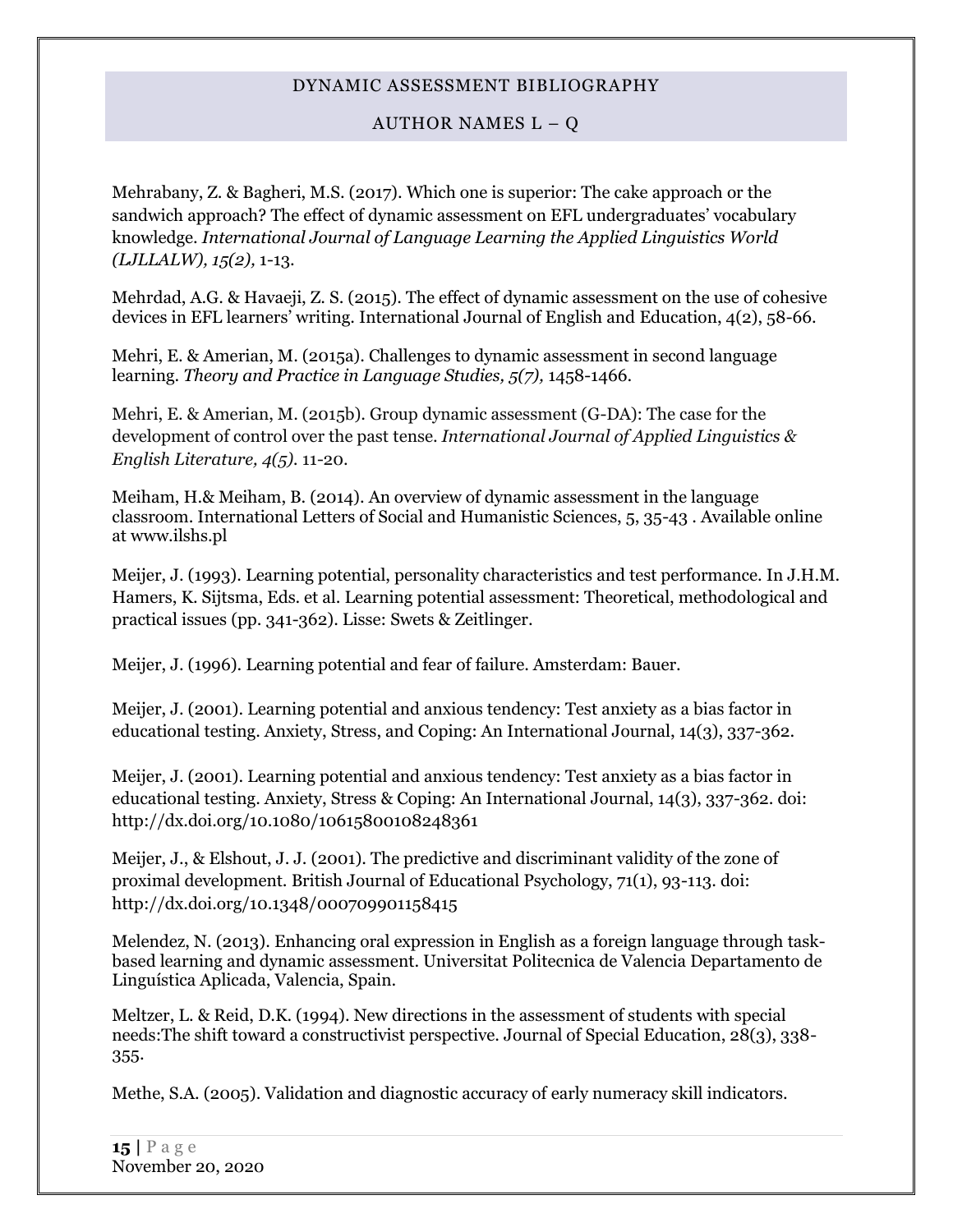### AUTHOR NAMES  $L - Q$

Dissertation Abstracts International Section A: Humanities and Social Sciences, 66(6-A), 2104.

Meyers, J. (1987). The training of dynamic assessors. In C.S. Lidz (Ed.). Dynamic assessment: An interactional approach to evaluating learning potential (pp. 403-425). New York: Guilford.

Milagros F-M, Trellab, M., & Barrosb, B. (2014). Experiences with tasks supported by a cognitive e-learning system in preschool: modelling and training on working memory and attentional control. International Journal of Human-Computer Studies. Available online: doi:10.1016/j.ijhcs.2014.11.001

Miller, L.P. et al. (1992). Alternatives to norm-referenced testing for assessing student achievement. ERS Spectrum, 10(3), 3-9.

Miller, L., Gillam, R.B., & Peña, E.D. (2001). Dynamic assessment and intervention: Improving children's narrative abilities. Austin, TX: Pro-Ed.

Minaabad, M.S. (2017). [Study of the Effect of Dynamic Assessment and Graphic Organizers on](http://scholar.google.com/scholar_url?url=http://www.academypublication.com/issues/jltr/vol08/jltr0803.pdf%23page%3D110&hl=en&sa=X&scisig=AAGBfm0Er0ODopjQQMTxNEOJ5xKeceRFlA&nossl=1&oi=scholaralrt)  [EFL Learners' Reading Comprehension.](http://scholar.google.com/scholar_url?url=http://www.academypublication.com/issues/jltr/vol08/jltr0803.pdf%23page%3D110&hl=en&sa=X&scisig=AAGBfm0Er0ODopjQQMTxNEOJ5xKeceRFlA&nossl=1&oi=scholaralrt) *Journal of Language Teaching and Research, 8(3),* 548-555.

Minakova, V. (2019). Dynamic assessment of IELTS speaking: A learning-oriented approach to test preparation. *Language and Sociocultural Theory, 6(2).*

Minick, N. (1987). Implications of Vygotsky's theories for dynamic assessment. In C.S. Lidz (Ed.). Dynamic assessment: An interactional approach to evaluating learning potential (pp. 116- 140).

Mintzker, Y. (1997). Dynamic assessment of younger children with developmental disorders as a basis for MLE-directed parental training. In A. Kozulin (Ed.). The ontogeny of cognitive modifiability: Applies aspects of mediated learning experience and instrumental enrichment (pp. 151-156). Jerusalem: International Center for the Enhancement of Learning Potential.

Minzker, J. (2002). Assessing the Cognitive Modifiability of Children and Youth with Down Syndrome. In R. Feurstein, In R.S. Feurstein, L. H. Falik, & Y. Rand (Eds.) The Dynamic Assessment of Cognitive Modifi Ability (pp. 489-505). Jerusalem: International Center for the Enhancement of Learning Potential Press.

Miranda-Carroll, D.S. (1988). Dynamic assessment: A comparative analysis of Puerto Rican children classified as educable mentally retarded and learning disabled. Dissertation Abstracts International, 49 (1-A), 63.

Miri, M., Alibakhshi, G., Kushki, A., & Bavarsad, P.S. (2017). [Going beyond One-to-One](http://scholar.google.com/scholar_url?url=http://www.ejal.eu/index.php/ejal/article/download/81/43&hl=en&sa=X&scisig=AAGBfm0GarUdJK9xfP0dF1tJx9q4DR2OHg&nossl=1&oi=scholaralrt)  [Mediation in Zone of Proximal Development](http://scholar.google.com/scholar_url?url=http://www.ejal.eu/index.php/ejal/article/download/81/43&hl=en&sa=X&scisig=AAGBfm0GarUdJK9xfP0dF1tJx9q4DR2OHg&nossl=1&oi=scholaralrt) (ZPD): Concurrent and Cumulative Group **[Dynamic Assessment](http://scholar.google.com/scholar_url?url=http://www.ejal.eu/index.php/ejal/article/download/81/43&hl=en&sa=X&scisig=AAGBfm0GarUdJK9xfP0dF1tJx9q4DR2OHg&nossl=1&oi=scholaralrt)** *Eurasian Journal of Applied Linguistics, 3(1),* 1-24.

Mirzaei, A., Shakibei, L., & Jafarpour, A. A. (2017). ZPD-Based Dynamic Assessment and Collaborative L2 Vocabulary Learning. *The Journal of AsiaTEFL*, *14*(1), 114-129.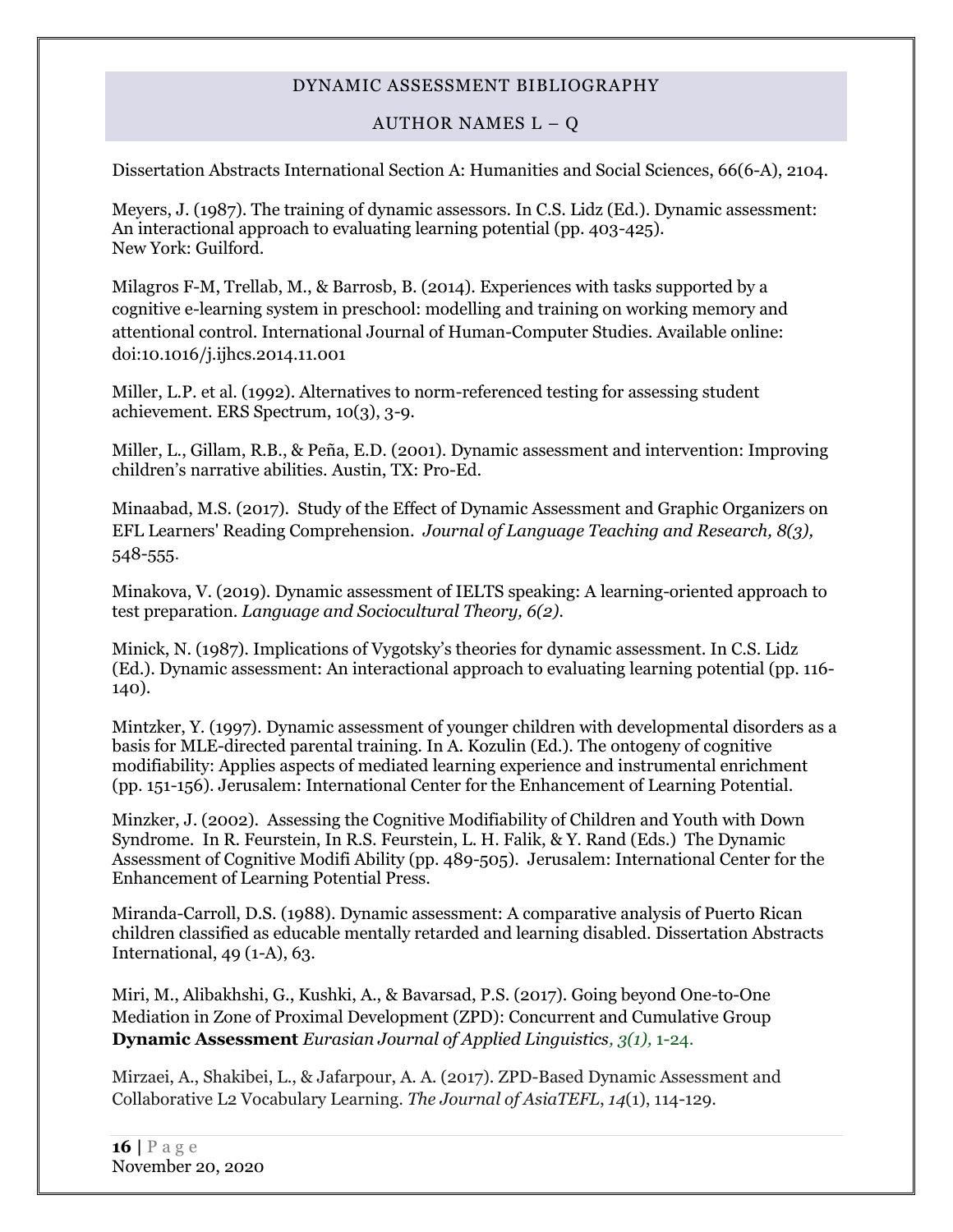#### AUTHOR NAMES  $L - Q$

Missiuna, C. (1987). Dynamic assessment: A model for broadening assessment in Occupational therapy. Canadian Journal of Occupational Therapy, 54 (1). 17-21.

Missiuna, C. (1990). Assessment preschool children: Application of dynamic assessment techniques in the classroom. International Journal of Dynamic Assessment & Instruction, 1(2), 71-85.

Missiuna, C. (1996). Assessment of preschool children: Application of dynamic assessment techniques in the classroom. In M.G.Luther, E. Cole, et al., (Eds.). Dynamic assessment for instruction (pp. 158-167). North York, ON: Captus.

Missiuna, C. & Samuels, M. (1988). Dynamic assessment: Review and critique. Special Services in the Schools, 5(1-2), 1-22.

Missiuna, C. & Samuels, M.T. (1989). Dynamic assessment of preschool children with special needs: Comparison of mediation and instruction. Remedial and Special Education,10 (2),53-59.

Mohammadimoghadam, M. (2015). Effects of mediation on an EFL learners' grammar development: A case study of an EFL beginner student*. Procedia-Social and Behavioral Science, 192(24)*, 101-106.

Modarresi, G. & Alavi, S.M. (2014). Designing and validating a test battery of computerized dynamic assessment of grammar. TEL, 8(2), 1-28.

Modarresi, G. & Jeddy, A. (2018). The association between dynamic assessment of grammar and fluid intelligence: A case of undergraduate EFL students. *International and Multidisciplinary Journal of Social Sciences, 7(3)*, 297-321.

Molano, K. (2007). The dynamic approach: Decreasing cultural bias in the cognitive abilities assessment of Latino children. ProQuest. Chicago.

Molano, K. (2008). The dynamic approach: Decreasing cultural bias in the cognitive abilities assessment of Latino children. Dissertation Abstracts International: Section B: The Sciences and Engineering, 68(9-B), 6352.

Moon, K.A. (2014). The relation between language learning aptitude and dynamic assessment. Unpublished Master's Thesis, University of Utah, Department of Communication Sciences and Disorders.

Moore, D. (2008). Review of Dynamic assessment in practice: Clinical and educational applications. Psychology Learning & Teaching, 7(1), 62=63.

Moore-Brown, B., Huerta, M., Uranga-Hernandez,Y., & Peña, E.D. (2006). Using dynamic assessment to evaluate children with suspected learning disabilities. Intervention in School and Clinic.

Moradian, M., Mofrad, V.R. & Noralahi, F. (2016). The effect of group-dynamic assessment on learning passive structure by Iranian EFL learners. *International Journal of Language*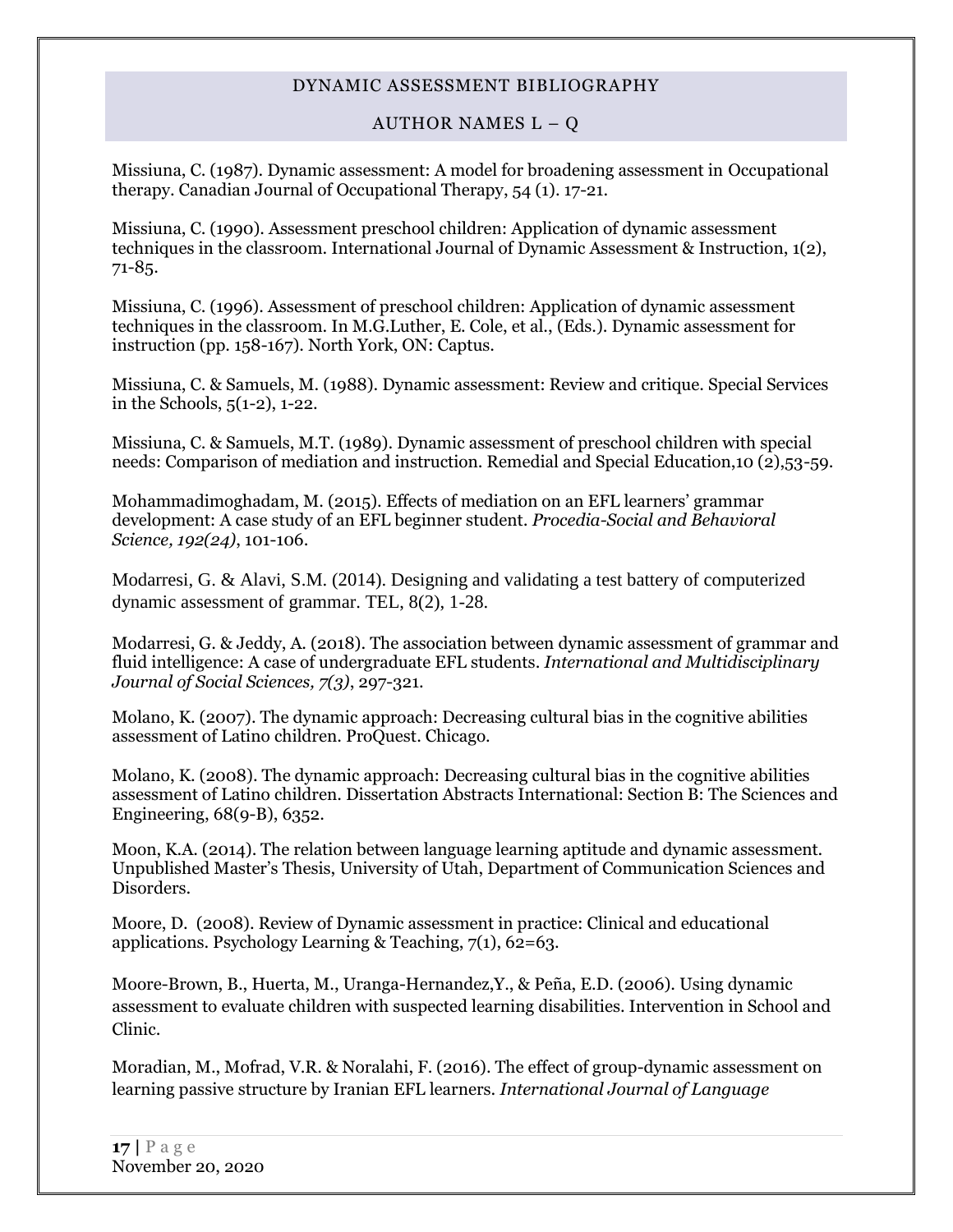#### AUTHOR NAMES  $L - Q$

#### <span id="page-17-0"></span>*Learning and Applied Linguistics World, 12(2),* 36-47.

Moraveji, S.I.H. & Jahandar, S. (2016). A study on the effectiveness of dynamic assessment on Iranian intermediate learners' paragraph writing ability. *Modern Journal of Language Teaching Methods 6(1).*

Mortazavi, M. Jafariguhar, M., Rouhi, A., & Soleimani, H. (2016). The effect of scaffolding though structuring and problematizing on EFL learners' writing self-regulatory skills, essay writing skill and global planning time. *Quarterly Journal of Research in School and Virtual Learning, 4(3, serial number 15*), 15-26.

Moscardini, L. & Moscardini, C. (2020). Dynamic assessment and teachers' knowledge of children's mathematical thinking: A case study in children's mathematics. Nasen. https://doi.org/10.1111/1467-9604.12331

Motta, A. B., Enumo, S. R. F., Rodrigues, M. M. P., & Leite, L. (2006). Contar histórias: uma proposta de avaliação assistida da narrativa infantil. *Interação em Psicologia*, *10*(1), 157-167.

Muniz,M., Seabra, A.G., & Primi, R. (2015). The relationship between learning potential and academic performance: Prediction by the dynamic assessment approach of Children's Inductive Reasoning. ESTUDOS DE PSICOLOGIA (CAMPINAS) 32(3):343-356 ·

Muniz, M., Seabra, A. G., and Primi, R. (2015). A relação entre potencial de aprendizagem e desempenho acadêmico: predição pelo teste dinβmico informatizado de raciocínio indutivo para crianças. *Estud. de Psicol.* 32, 343–356. doi: 10.1590/0103-166X2015000300001

Murphey, T. (2017). Provoking Potentials: Student Self-Evaluated and Socially-Mediated Testing. In *Revisiting EFL Assessment* (pp. 287-317). Springer International Publishing.

Murphy, M.E. (2014). Insight and executive function: Investigating the role of dynamic assessment. Dissertation Abstracts International: Section B: The Sciences and Engineering, 74(12-B)(E).

Murphy, R. (2008). Exploring a meta-theoretical framework for dynamic assessment and intelligence. Dissertation Abstracts International: Section B: The Sciences and Engineering, 68  $(9 - B) 6386.$ 

Murphy, R. & Maree, D.J.F. (2006). Meta-Analysis of dynamic assessment research in South Africa. Journal of Cognitive Education and Psychology, 6(1), 32-60.

Murphy, R. & Maree, D.J.F. (2009). Revisiting core issues in dynamic assessment. *South African Journal of Psychology, 39*(4), 420-431.

Muskett, T., Body, R. & Perkins, M. (2012). Uncovering the dynamic in static assessment interaction. Child Language Teaching and Therapy, 28(1), 87-99.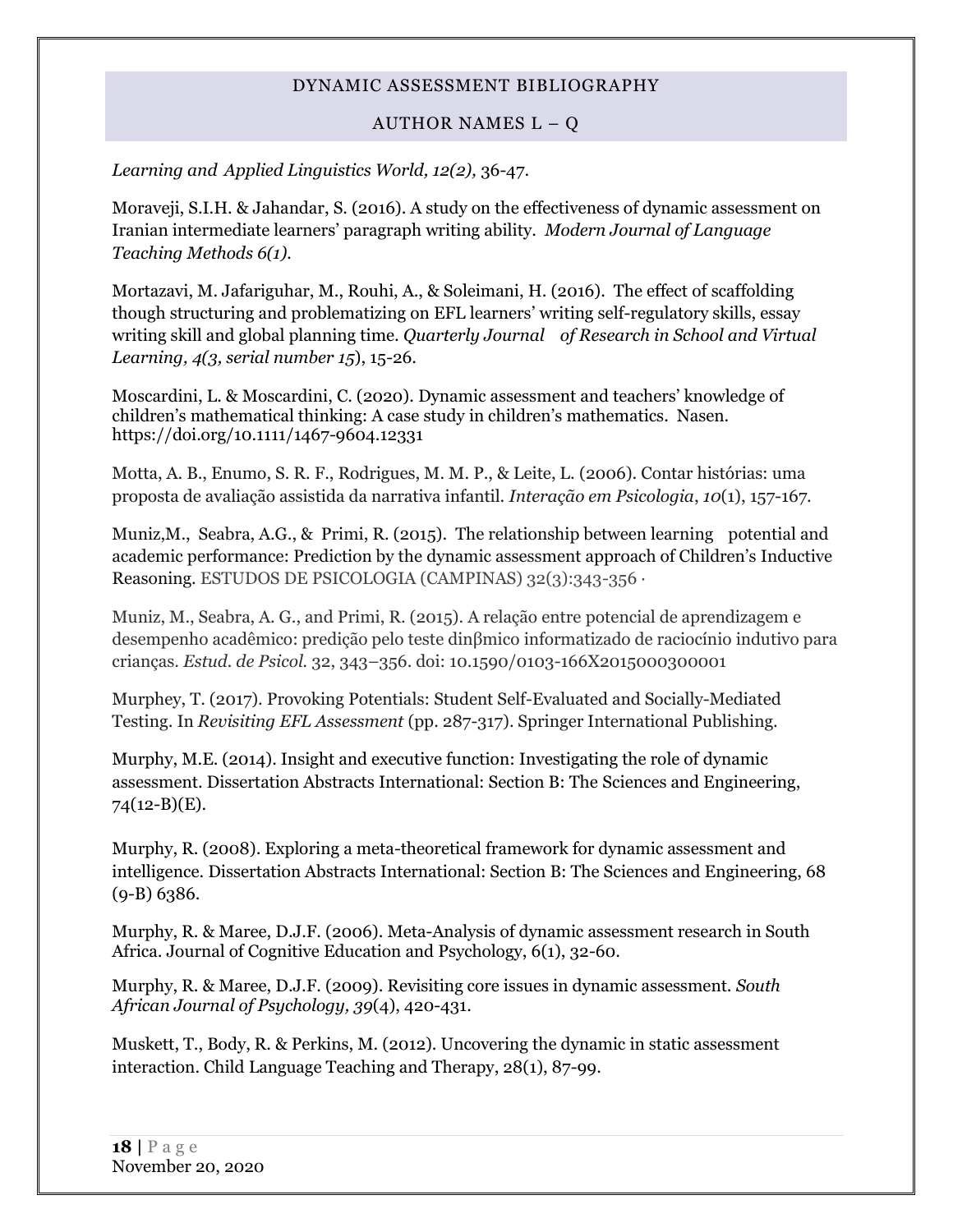### AUTHOR NAMES  $L - Q$

## $N$  back to top

Naeini, J. (2015). A comparative study of the effects of two approaches of dynamic assessment on the reading comprehension of Iranian EFL Learners. International Journal of Applied Linguistics and English Literature, 4(2), 54-67.

[Naeini,](https://www.researchgate.net/researcher/2063162480_Jila_Naeini) J. (2014). On the Study of DA and SLA: Feuerstein's MLE and EFL Learners' Reading Comprehension PROCEDIA - SOCIAL AND BEHAVIORAL SCIENCES 98:1297-1306 ·

Naeni, J., & Duvall, E. (2012). Dynamic assessment and the impact on English language learners' reading comprehension performance. Language Testing in Asia, 2(2), 1-22.

Nasiri, M. & Khorshidi, S.(2015). Dynamic assessment of formulaic sequences in Iranian EFL learners' writing. International Journal of Language and Applied Linguistics (Special Issue: Challenges in foreign language teaching in Iran), 25, 26-32,

Nassaji, H., & Cumming, A. (2000). What is in a ZPD? A case study of a young ESL student and teacher interacting through journals. Language Teaching Research, 4(2), 95-121.

Nassaji, H. & Kartchava, E**.** (Eds.) (2017). *Corrective Feedback in Second Language Teaching and Learning:Rresearch, Theory, Applications, Implications*. New York: Routledge, Taylor & Francis Group.

Nassaji, H. & Swain, M. (2000). A Vygotskian perspective towards corrective feedback in L2. The effect of random vs negotiated help in the acquisition of English articles. Language Awareness, 9, 34-51.

Navarro, E. & Calero, M.D. (2009). Estimation of cognitive plasticity in old adults using dynamic assessment technique. Journal of Cognitive Education and Psychology, 8(1), 38-51.

Navarro, J-J, & Joaquín M. (2011). Analysis of the implementation of a dynamic assessment device of processes involved in reading with learning-disabled children. *Learning and Individual Differences 21(2),* 168-175.

Navarro J-J and Lara L (2017) Dynamic Assessment of Reading Difficulties: Predictive and Incremental Validity on Attitude toward Reading and the Use of Dialogue/Participation Strategies in Classroom Activities. *Frontiers in Psychol*ogy, 8:173. doi: 10.3389/fpsyg.2017.00173.

Navarro, J-J. & Mora, J., (2013). Validez predictiva e incremental de un dispositivo de evaluación dinámica sobre el rendimiento y el progreso en lectura [Predictive and incremental validity of a dynamic assessment device on academic performance and progress in reading]. Anal.Psicol., 29 (2), http://dx.doi.org/10.6018/analesps.29.2.135231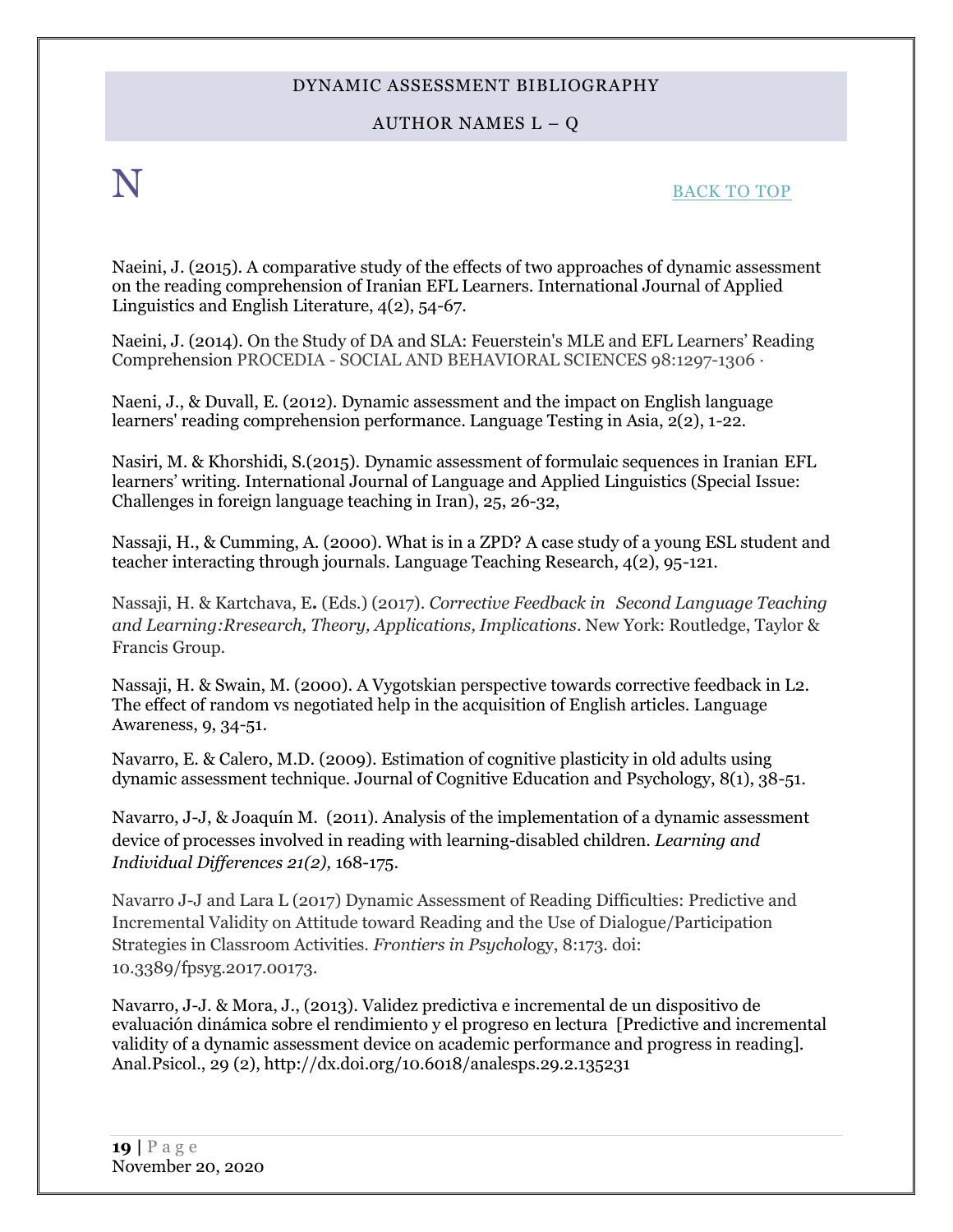#### AUTHOR NAMES  $L - Q$

<span id="page-19-0"></span>Navarro, J-J & Mora, J. (2013). Validez predictiva e incremental de un dispositive de evaluación dinámica sobre el rendimiento y el progreso en lectura. / Predictive and incremental validity of a dynamic assessment device on academic performance and progress in reading. Anales de Psicología, 29(2), 435-453

Navarro, Juan-José; Mora, Joaquín. Analysis of the implementation of a dynamic assessment device of processes involved in reading with learning-disabled children. Learning and Individual Differences, Vol 21(2), Apr 2011, 168-175.

Navarro, J-J., & Mourgues-Codern, C.V. (2018). Dynamic assessment and computerized adaptive tests in reading processes. *Journal of Cognitive Education and Psychology, 17 (1).*

Navarro, J-J., Mourgues, C., Guzman, E., Rodriguez-Ortiz, I.R. Conejo, R., Gutierrez, C.S., de la Fuente, J., Martella, D., & Saracostti, M. (2018). Integrating curriculum-based dynamic assessment in computerized adaptive testing: Development and predictive validity of the EDPL-BAI Battery on reading competence. Frontiers in Psychology, 9, 1492.

Nazari, A. (2017). Dynamic Assessment in Higher Education English Language Classes: A Lecturer Perspective. *Journal of Language Teaching and Learning*, *7*(1), 100-118.

Nicholas, A. (2018). Profiling the development of a Japanese EFL learner's interactional competence: A dynamic assessment of requesting-in-interaction. *Japan Language Testing Association Journal, 21,* 42-64.

Nigam, R. (2001). Dynamic assessment of graphic symbol combinations by children with autism. Focus on Autism & Other Developmental Disabilities, 16(3), 190-197.

Nirmalakhandan, N. (2009). Use of computerized dynamic assessment to improve student achievement: Case study. Journal of Professional Issues in Engineering Education and Practice 135(2), 75-80.

Noroozi, S. & Kazemi, A. (2015). An Investigation into the Effectiveness of the Adopted Strategies through Dynamic Assessment and Their Comparison with Reference to Washback Effect. *Cumhuriyet Science Journal*, 36, (3), Special Issue, 810-826.

Norwich, B. (2014). Review of Improving Learning through Dynamic Assessment: A practical classroom resource. European Journal of Special Needs Education, 29(2), 259-261.

Norwich, B. & Ylonen, A. (2015). A design-based trial of Lesson Study for assessment purposes: Evaluating a new classroom based dynamic assessment approach. European Journal of Special Needs Education, 30(2), 253-273.

Nott, M., Chapparo, C., & Heard, R. (2008). Effective occupational therapy intervention with adults demonstrating agitation during post-traumatic amnesia. Brain Injury, 22(9), 669-683. Novogrodsky, R. & Meir, N. (2020). Multilingual children with special needs in early education: All child's languages matter. In Schwartz, M. & Prosic-Santovac. D. (Eds). *The Handbook of Early Language Education*. Berlin: Springer.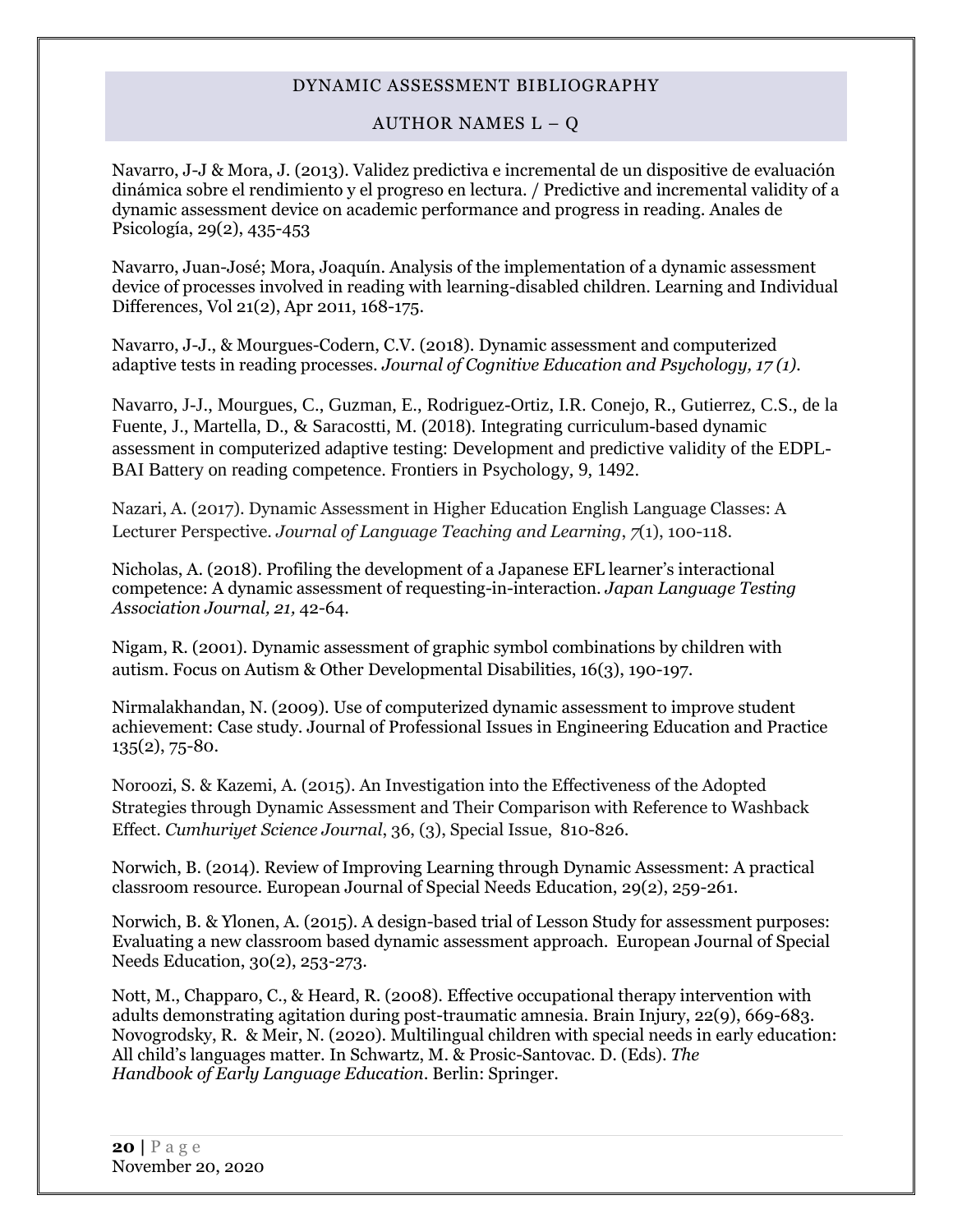#### AUTHOR NAMES  $L - Q$

## O [BACK TO TOP](#page-0-1)

Ohrmann, P., Kugel, H., Bauer, J., Siegmund, A., Koelkebeck, K., Suslow, T. et al. (2008). Learning potential on the WCST in schizophrenia is related to the neuronal integrity of the anterior cingulate cortex as measured by proton magnetic resonance spectroscopy. Schizophrenia Research, 106(2-3), 156-163.

Olswang, L.B. & Bain, B.A. (1991). When to recommend intervention. Language, Speech, and Hearing Services in Schools, 22(4), 255-263.

Olswang, L.B., Bain, B.A., & Johnson, G.A. (1992). Using dynamic assessment with children with language disorders. In S. F. Warren & J.E. Reichle (Eds.). Causes and effects in communication and language intervention. Communication and language intervention series, Vol. 1(pp. 187- 215). Baltimore: P.H. Brookes.

Olswang, L.B., Feuerstein, J.L., Pinder, G.L. & Dowd, P. (2013). Validating dynamic Assessment of triadic gaze for young children with severe disabilities. *American Journal of Speech and Language Pathology, 22(3)*

Olswang, L. B., Feuerstein, J. L., Pinder, G. L. & Dowden, P. (2013). Validating dynamic assessment of triadic gaze for young children with severe disabilities. American Journal of Speech-Language Pathology, 22(3), 449-462.

Olver, M. E. & Wong, S.C.P. (2011). [A comparison of static and dynamic assessment of sexual](http://psycnet.apa.org/index.cfm?fa=search.displayRecord&id=B6F4B90D-9E21-EC1C-6F6D-88415430527F&resultID=2&page=1&dbTab=all)  [offender risk and need in a treatment context.](http://psycnet.apa.org/index.cfm?fa=search.displayRecord&id=B6F4B90D-9E21-EC1C-6F6D-88415430527F&resultID=2&page=1&dbTab=all) *Criminal Justice and Behavior, 38*(2), 113-126.

Ombredane, A. & Robaye, F. (1953). Le probleme de l'épuration des tests d'intelligence étudié sur le matrix-couleur. Comparaison des technique de réduplication et d'explication. Bulletin du Centre d'études et recherches Psychotechinques, 4.

Omidire, M.F. (2014). Code switching as a teaching and learning strategy in basic education: Framework for a gradual transition. International Journal for Academic Research in Education and Review 2 (9), 242-253.

Omidire, M.F. & Adeyemo, K.S. (2015). Experiences of assessment and 'affect' in the Teaching and learning of English Second Language Learners in Nigeria. International Journal of Education and Science,  $8(3)$ ,  $521-534$ .

Omidire, M.F, Bouwer, A.C & Jordaan, J.C (2011). Addressing the assessment dilema of additional language learners through dynamic assessment. Perspectives in Education, 29 (2), 48-60.

Orellana, C.I., Wada, R. & Gillam, R.B. (2019). The use of Dynamic Assessment for theDiagnosis of language disorders in bilingual children: A meta-analysis. *American Journal of Speech-Language Pathology.* DOI: 10.1044/2019\_AJSLP-18-0202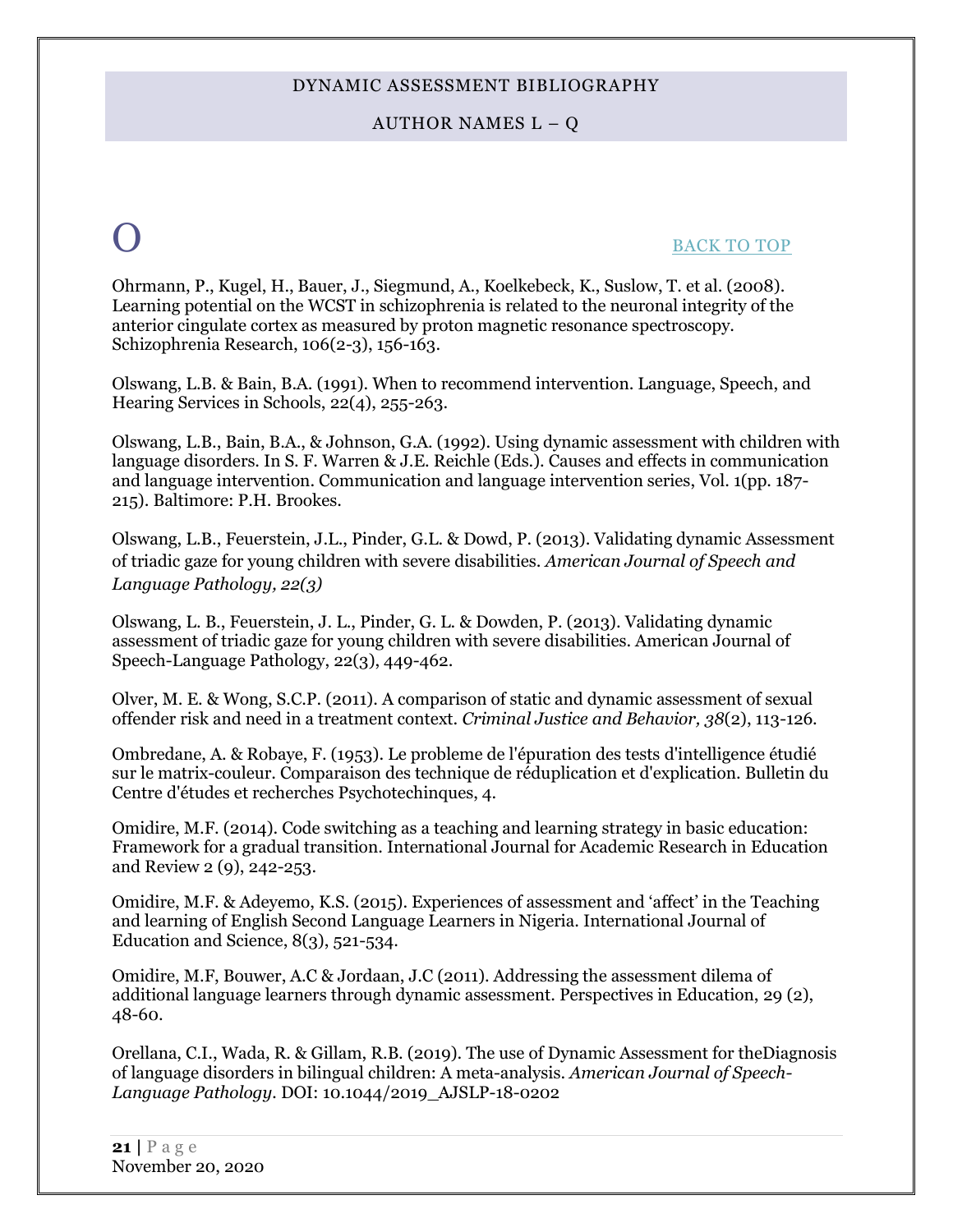AUTHOR NAMES  $L - Q$ 

Orrantia, J., Moran, M.C., Delia, G.A. (1998). Evaluacion estacia versus evaluacion dinamica. Una comparacion experimental [Static assessment versus dynamic assessment: An experimental comparison]. Estudios de Psicologia, no. 61; 35-50.

Orosco, M.J. (2014). Word problem strategy for Latino English language learners at risk for math disabilities. Learning Disability Quarterly, 37(1). 45-53.

Oskoz, A. (2005). Students' dynamic assessment via online chat. Calico Journal, 22(3).

Owczarek, D. (2016). ICC assessment-experiences and perspectives. GLOTTODIDACTICA XLIII/2 ADAM MICKIEWICZ UNIVERSITY PRESS POZNAŃ DOI: 10.14746/gl.2016.43.2.13

Owens, C.W. (2014). Overcoming literacy barriers through interventions: A mixed methods study. Unpublished doctoral dissertation, University of Arkansas at Little Rock Publication Number 3645529, ProQuest Dissertations and Theses database.

Oxford, R.L. (2017). Conditions for Second Language (L2) l earning. Second and Foreign Language Education, *[Encyclopedia of Language and Education](http://link.springer.com/bookseries/15111)*, 27-41

## <span id="page-21-0"></span>P [BACK TO TOP](#page-0-1)

Pan, Y. J., & Liu, Y. (2011). Development and evaluation of a standardised mediated assessment of young children's mathematical ability in a Chinese context. Early Child Development and Care, 181(2), 221-233.

Panicker, A. S., & Hirisave, U. 'Psychometric Potential Assessment: A New Approach in Testing Children. (published in Indian Journal of Clinical Psychology, 2005, supplement)

Paour, J.-L. (1992). Induction of logic structures in the mentally retarded: An assessment and intervention instrument. In H.C. Haywood & D. Tzuriel (Eds.). Interactive assessment (pp. 119- 166). New York: Springer.

Paour, J.-L. & Soavi, G. (1992). A case study in the induction of logic structures. In H.C. Haywood & D. Tzuriel (Eds.). Interactive assessment (pp. 419-442). New York: Springer.

Parameswaran, G. (1993). Dynamic assessment of sex differences in spatial ability. Dissertation Abstracts International, 54(5-B), 2786.

Paratore, J.R. & Indrisano, R. (1987). Intervention assessment of reading comprehension. The Reading Teacher, 40, 778-783.

Paratore, J. R., & Indrisano, R. (2017). 7VW Intervention Assessment of Literacy to Inform Teaching and Increase Learning. Ohta, A. S. Sociocultural Theory and Second/Foreign Language Education. *Second and Foreign Language Education*, 57-68.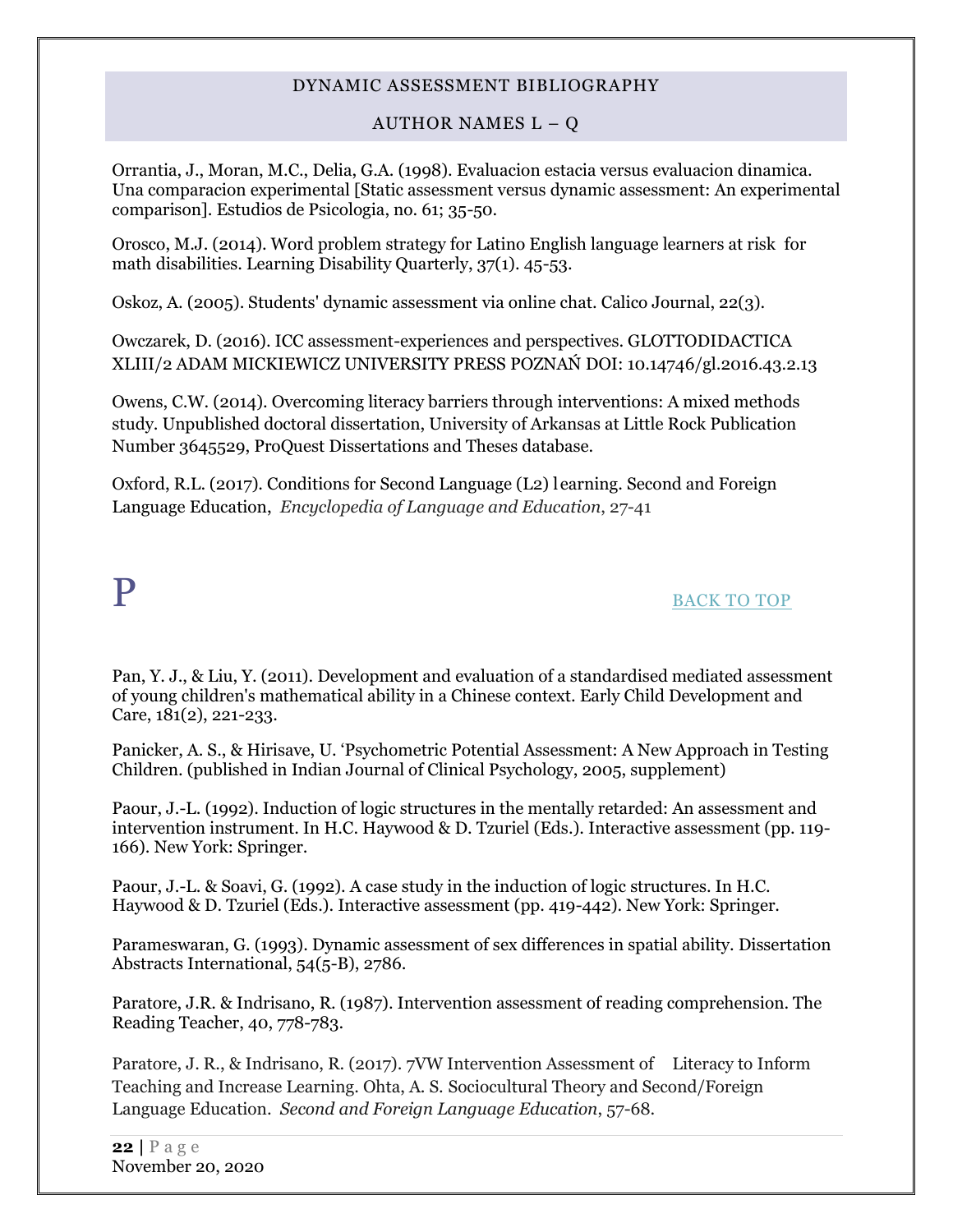#### AUTHOR NAMES  $L - Q$

Paratore, J. R., & Indrisano, R. (2017). 7VW Intervention Assessment of Literacy to Inform Teaching and Increase Learning. *Alternatives to Privatizing Public Education and Curriculum: Festschrift in Honor of Dale D. Johnson*.

Parsi, P.P. & Sanavi, R.V. (2015). The effects of dynamic assessment on improving writing ability of intermediate EFL learners. International Journal of Language Learning and Applied Linguistics World, 8(2), 73-88.

Parviz, A. & Nava, N. (2012). The Immediate and delayed effect of dynamic assessment on EFL reading ability. English Language Teaching, 5 (12).

Pascual-Leone, J., Johnson, J., Baskind, S., Dworsky, S., & Severtson, E. (2000). Culture-fair assessment and the processes of mental attention. In S. Kozulin & Y. Rand (Eds.). Experience of mediated learning:An impact of Feuerstein's theory in education and psychology (pp. 191-214). Elmsford, NY:Pergamon.

Pasquier, D. (2004). Les compétences à apprende. Evaluation chez l'adulte. Paris: L'Harmattan.

Pasquier, D. (1986), Le groupe de travail éducabilité se présente, Objectif 2000 jeunes, 7. Montreuil: A.F.P.A.

Pasquier, D. (1989). L'éducabilité à l'A.F.P.A.: Perspectives de recherche et premiers résultats, Education Permanente, A.F.P.A., 100/101.

Pasquier D. (1989). Evaluation dynamique du potentiel d'apprentissage; premier outil, premiers résultats. Méthodologie et outils de bilan, évaluation-orientation. Paris: C.L.P.

Pasquier, D. (1989). Changement, formation professionnelle, éducabilité, Bulletin n°2. Sevran: A.D.C.A.

Pasquier D. (1991), Mesurer le potentiel d'apprentissage. Les cahiers d'information du directeur du personnel, N°17

Pasquier D. (1991). Regards neufs sur la capacité d'apprendre. Les cahiers d'information du directeur du personnel. N°18.

Pasquier, D. (1993). L'éducabilité cognitive, qui croire? Sciences Humaines, Janvier 1993

Pasquier D. (1994a). Évaluation dynamique, potentiel d'apprentissage et facteur G. In A la recherche du potentiel d'apprentissage, Garbo R. et Lebeer J. (éds.). University of Antwerp : EAMC.

Pasquier D. (1994b). Le test d'évaluation dynamique de l'éducabilité (TEDE). In Les techniques d'évaluation des personnes, Huteau M. (éd.). Issy-les-Moulineaux : EAP.

Pasquier D. (1996). Un paradigme d'hier pour demain : l'évaluation dynamique du potentiel d'apprentissage. Actes du congrès international d'actualité de la recherche en éducation et formation. Nanterre : Université de Paris X.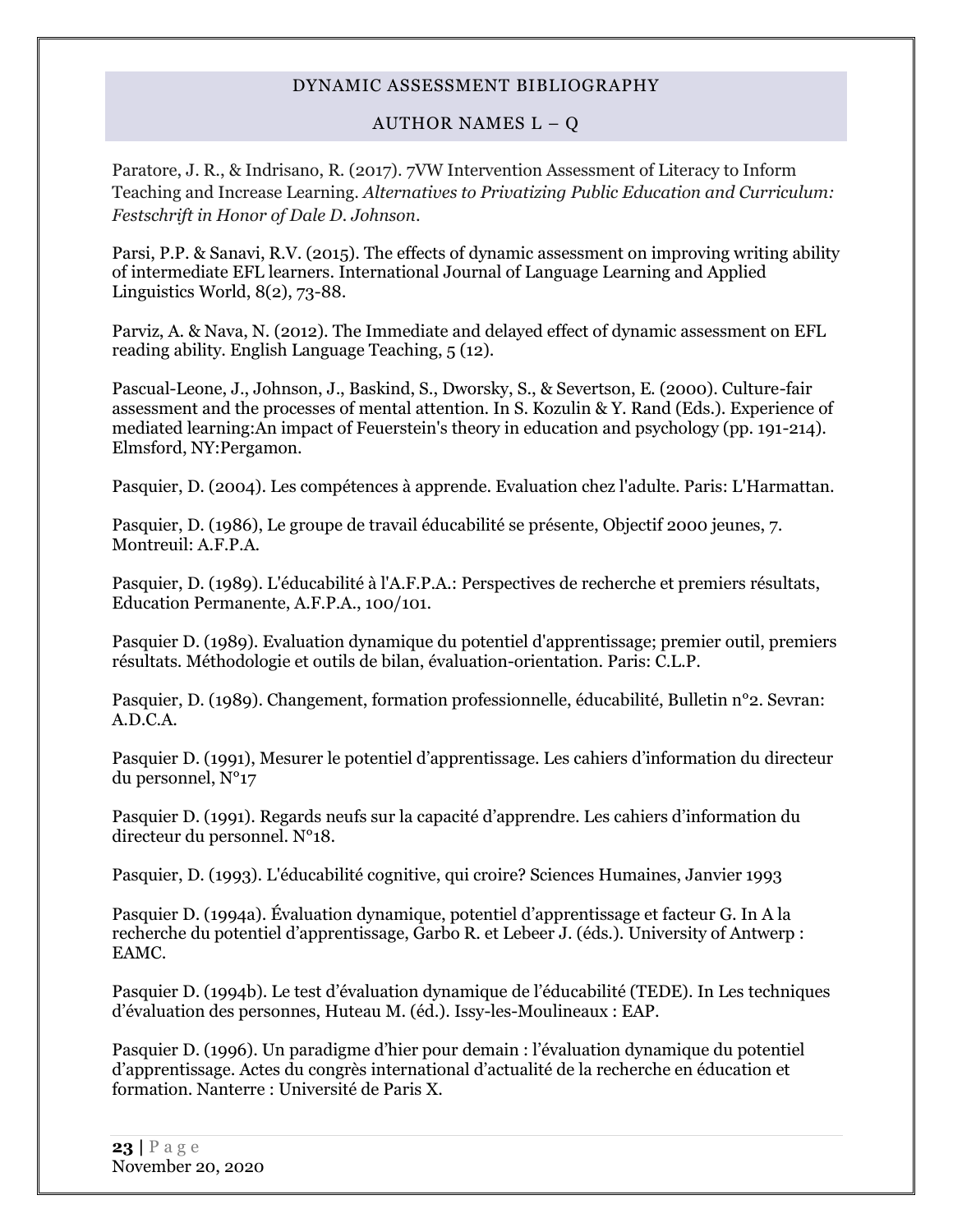#### AUTHOR NAMES  $L - Q$

Pasquier D. (1997). L'évaluation dynamique en psychologie. Le journal des psychologues, N°145.

Pasquier D., Estebe I. & Jaigu J.(2001). Prévoir la réussite chez de jeunes apprentis : approche exploratoire. Pratiques Psychologiques, 1, 99-110.

Passig, D., Tzuriel, D., & Kedmi, G.E. (2016). Improving children's cognitive modifiability through Mediated Learning and Dynamic Assessment within 3D immersive virtual reality environment. *Computers & Education, 95*, 296-308.

Pattalitan, A.P (2016). The Implications of Learning Theories to Assessment and Instructional Scaffolding *Techniques. American Journal of Educational Research. 4 (9), 695-700.*  <http://pubs.sciepub.com/education/4/9/9>

Patterson, J. L., Rodríguez, B. L.& Dale, P. S. (2013). Response to dynamic language tasks among typically developing Latino preschool children with bilingual experience. American Journal of Speech-Language Pathology, 22(1), 103-112.

Paula, K.M.P. & Enumo, S.R.F. (2007). Avaliaçao, assistida e comunicaçao alternative: Procedimentos para a educaçao inclusive (Dynamic assessment and augmentative and alternative communication: Procedures for inclusive education). Rev. Bras. Ed. Esp. Marilia, 18, 3-26.

Paula, K. M. Pereira de (October, 2004). Dynamic assessment: Cognitive, behavioral and affective-motivational indicators analysis in children in a situation of intervention with an alternative communication system. Doctorate thesis. Post-graduation Program in Psychology, Center of Human and Natural Science, Federal University of Espírito Santo, Vitória, ES, Brazil.

Pearson, F. (2011). Review of Dynamic assessment, intelligence and measurement. Educational Psychology in Practice, 27(4), 439-440.

[Pearson, P.,](https://www.emerald.com/insight/search?q=P.%20David%20Pearson) [McVee, M.](https://www.emerald.com/insight/search?q=Mary%20B.%20McVee) and [Shanahan, L.](https://www.emerald.com/insight/search?q=Lynn%20E.%20Shanahan) (2019), "In the Beginning: The Historical and Conceptual Genesis of the Gradual Release of Responsibility<sup>1</sup>", [McVee, M.,](https://www.emerald.com/insight/search?q=Mary%20B.%20McVee) Ortlieb, [E.,](https://www.emerald.com/insight/search?q=Evan%20Ortlieb) [Reichenberg, J.](https://www.emerald.com/insight/search?q=Jennifer%20Sharples%20Reichenberg) and [Pearson, P.](https://www.emerald.com/insight/search?q=P.%20David%20Pearson) (Ed.) *The Gradual Release of Responsibility in Literacy Research and Practice* (*Literacy Research, Practice and Evaluation, Vol. 10*), Emerald Publishing Limited, pp. 1-21. <https://doi.org/10.1108/S2048-045820190000010001>

Pedersen, A., Wiedl, K.H. & Ohrmann, P. (2009). Neurobiological correlates of learning potential in healthy subjects and in schizophrenic patients. Journal of Cognitive Education and Psychology, 8(1), 81-90.

Pedersen, A., Wiedl, K.H. & Ohrmann, P. (2009). Neurobiological correlates of learning potential in healthy subjects and in schizophrenic patients. Journal of Cognitive Education and Psychology, 8(1), 81-101,

Peeters, M. (2005?). Emergent literacy and dynamic assessment of children with severe developmental speech and language disorders. Dissertation in process.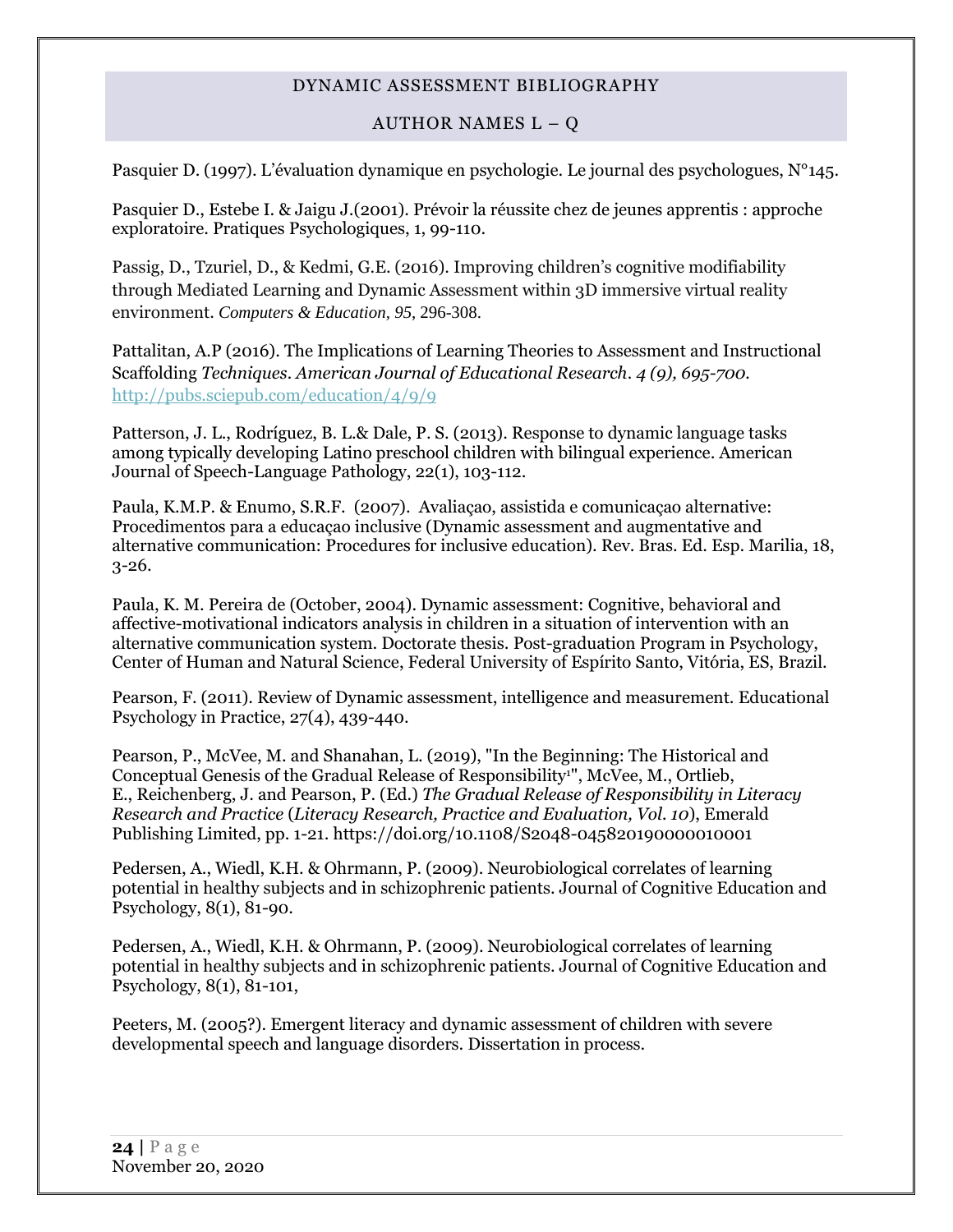#### AUTHOR NAMES  $L - Q$

Peliwe P L. (1991). Comparative analysis of dynamic assessment using a nonverbal standardized intelligence test and a verbal curriculum-based test. Doctoral Dissertations Available from Proquest. Paper AAI9120910. http://scholarworks.umass.edu/dissertations/AAI9120910.

Peltenburg, M., Van den Hauvel-Panhuizen, M., & Doig, B.(2009). Mathematical power of special-needs pupils: AN ICT-based dynamic assessment format to reveal weak pupils' learning potential. British Journal of Educational Technology, 40(2), 273-284.

Peltenburg, M & van den Heuvel‐Panhuizen, M. (2010). ICT‐based dynamic assessment to reveal special education students' potential in mathematics. Research Papers in Education, 25(3), 319-334.

Peña, E. (1993). Dynamic assessment: A non-biased approach for assessing the language of young children. Dissertation Abstracts International, 54(2-A), 485.

Peña, E. (1996). Dynamic assessment: The model and language applications. In K. Cole, P. Dale, & D. Thal (Eds.). Assessment of communication and language (pp. 281-307). Baltimore: P.H. Brookes.

Peña, E., (2000). Measurement of modifiability in children from culturally and linguistically diverse backgrounds. Communication Disorders Quarterly, 21(2), 87-97.

Peña, E. (2001). Assessment of Semantic Knowledge: Use of feedback and clinical interviewing. Seminars in Speech and Language, 22, 51-64.

Peña, E. & Gillam, R. (2000). Dynamic assessment of children referred for speech and language evaluations. In C.S. Lidz & J. Elliott (Eds.) Dynamic Assessment: Prevailing Models and Applications, Vol. 6 (pp. 543-574). Amsterdam: JAI/Elsevier Science.

Peña, E.D. & Kiran, S. (2008). In defense of cookbooks: from novice to competent clinician. Topics in Language Disorders, 28 (3), 242-238.

Pena, E.D., Gillam. R.B., Malek, M., Ruiz-Felter, R., Resendiz, M., Fiestas, C., & Sabel, T. (2006). Dynamic assessment of school-age children's narrative ability: An experimental investigation of classification accuracy. Journal of Speech, Language, and Hearing Research, 49(5), 1037-1057.

Peña, E., Gillam, R.B. & Bedore, L.M. (2014). Dynamic assessment of narrative ability in English accurately identifies language impairment in English language learners. *Journal of Speech, Language, and Hearing Research, 57(6),* 2208-2220.

Peña, E.D., Gillam, R.B., & Bedore, L.M. (2014). Dynamic assessment of narrative ability in English accurately identifies language impairment in English language learners. Journal of Speech, Language, and Hearing Research DOI: 10.1044/2014. JSLHR-L-13-0151.

Peña, E., & Greene, K. (2018). Dynamic Assessment of Children Learning a Second Language. In *The Routledge Handbook of Sociocultural Theory and Second Language Development.*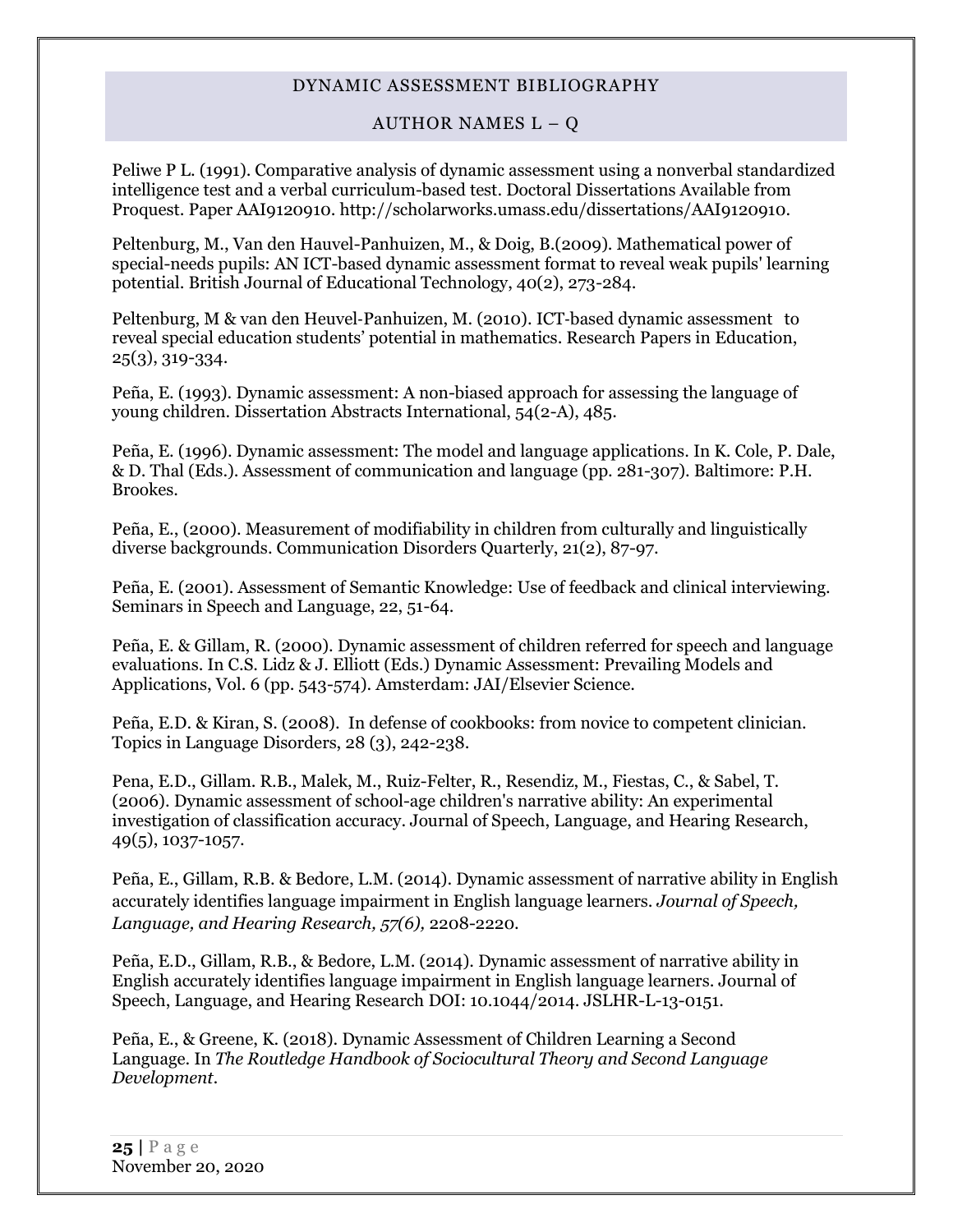#### AUTHOR NAMES  $L - Q$

Peña, E., Iglesias, A., Lidz, C.S. (2001). Reducing test bias through dynamic assessment of children's word learning ability. American Journal of Speech Language Pathology, 10, 138-154.

Peña, E. Miller, L., & Gillam, R. (1999). Dynamic assessment of narratives in children from diverse backgrounds. California Speech-Language-Hearing Association Magazine, 28(2) 12-13, 18.

Peña, E., Quinn, R. & Iglesias A. (1992). Application of dynamic methods to language assessment: A non-biased procedure. Journal of Special Education, 26(3) 269-280.

Peña, E.D., Reséndiz, & Gillam, R.B. (2007). The role of clinical judgements of modifiability in the diagnosis of language impairment. Advances in Speech-Language Pathology, 9(4), 332-345.

Peña, E. & Valles, L. (1995) Language assessment and instructional programming for linguistically different learners: Proactive classroom processes. In H. Kayser (Ed.) Bilingual Speech-Language Pathology: An Hispanic Focus (pp. 129-152). San Diego, CA: Singular Press.

Peña, E., Quinn, R., & Iglesias, A. (1992). The application of dynamic methods to language assessment: A non-biased procedure. Journal of Special Education, 26, 269-280.

Peña, E.D. & Kiran, S. ( 2008). In Defense of Cookbooks: From Novice to Competent Clinician. Topics in Language Disorders, 28 (3), 242-238.

Pennings, A.H. & Verhelst, N.D. (1993). The dynamic testing of restructuring tendency. In J.H.M.Hamers, K. Sijtsma, K., et al (Eds.). Learning potential assessment: Theoretical, methodological and practical issues (pp. 195-212). Bristol, PA: Swets & Zeitlinger.

Perrine, S. (1999). Dynamic assessment of phonological stimulability: Construct validation of a cueing hierarchy. Unpublished master's thesis, Idaho State University, Pocatello, Idaho.

Petersen, D. B. (2010). Using static and dynamic measures to estimate reading difficulty for Hispanic children. Dissertation Abstracts International Section A: Humanities and Social Sciences, 508.

[Petersen, D. B.;](http://psycnet.apa.org/index.cfm?fa=search.searchResults&latSearchType=a&term=Petersen,%20Douglas%20B.) [Allen, M. M.;](http://psycnet.apa.org/index.cfm?fa=search.searchResults&latSearchType=a&term=Allen,%20Melissa%20M.) [& Spencer, T. D.](http://psycnet.apa.org/index.cfm?fa=search.searchResults&latSearchType=a&term=Spencer,%20Trina%20D.) (2016). Predicting reading difficulty in first grade using dynamic assessment of decoding in early kindergarten: A large-scale longitudinal study. *Journal of Learning Disabilities, 49(2),* 200-215. DOI: 10.1177/0022219414538518

Peterson, D.B., Chanthongtip, H., Ukrainetz, T.A., & Steeve, R.W. (2017). Dynamic assessment of narratives: Efficient, accurate identification of language impairment in bilingual students. *Journal of Speech Language and Hearing Research*. DOI: 10.1044/2016\_JSLHR-L-15-0426

Peterson, D.B. & Gillam, R.B. (2015). Predicting reading ability for bilingual Latino children using dynamic assessment. *Journal of Learning Disabilities, 48(1),* 3-21.

Petersen, D.B., Gragg, S.L. & Spencer, T.D. (2018). Predicting reading problems 5 years Into the future: Dynamic assessment reduces bias and increases classification Accuracy. *Language, Speech, and Hearing Services in Schools, 49*, 875-888.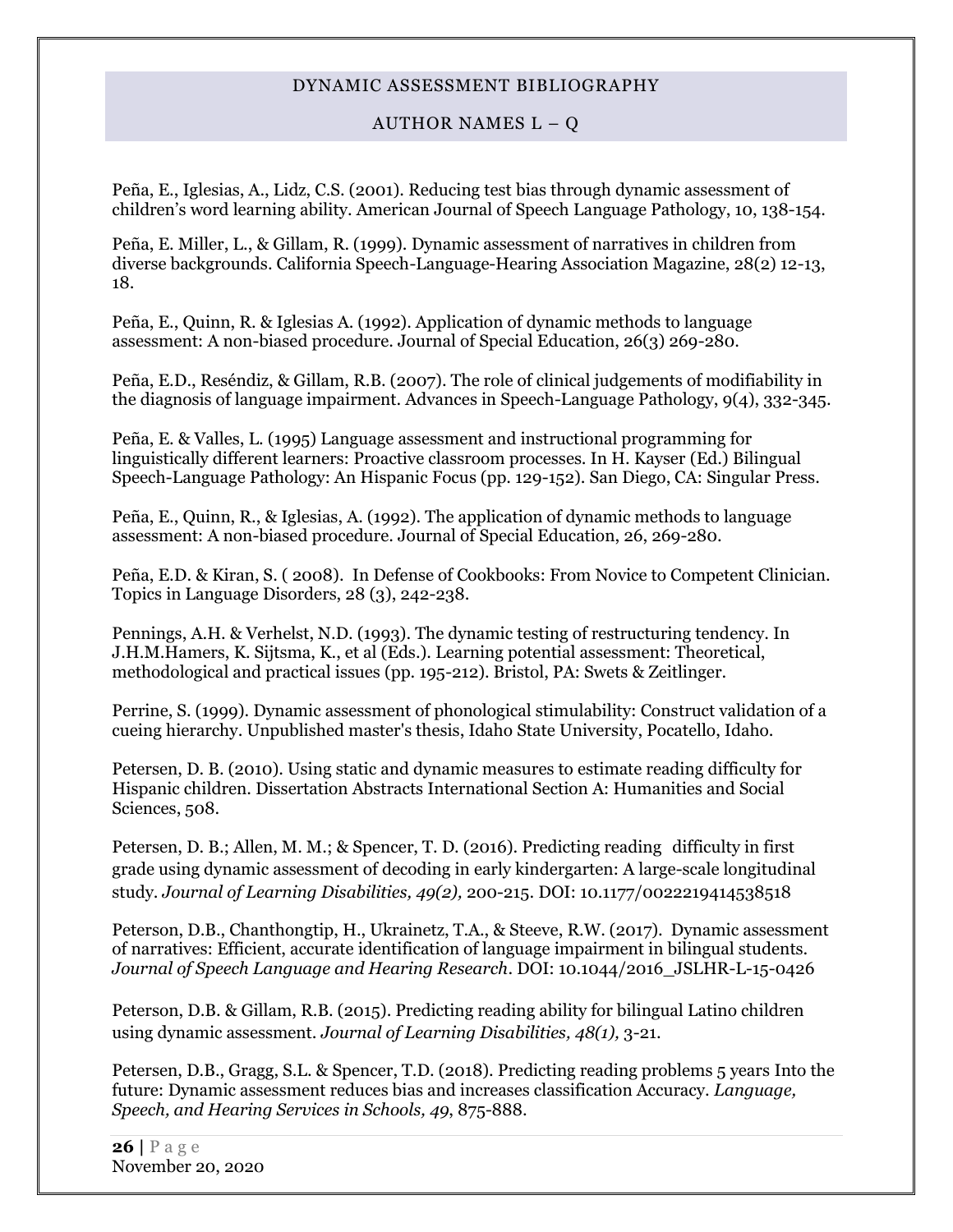#### AUTHOR NAMES  $L - Q$

Petersen. D.B., Tonn, P., Spencer, T.D>, & Foster, M.E. (2019). The classification accuracy of a Dynamic Assessment of Inferential Word Learning for Bilingual English/Spanish-Speaking School-Age children. *Language Speech and Hearing in Schools* htps://doi.org/10.1044/2019\_LSHSS-18-0129

[Petersen, Douglas B.;](http://psycnet.apa.org/index.cfm?fa=search.searchResults&latSearchType=a&term=Petersen,%20Douglas%20B.) [Allen, Melissa M.;](http://psycnet.apa.org/index.cfm?fa=search.searchResults&latSearchType=a&term=Allen,%20Melissa%20M.) [Spencer, Trina D.](http://psycnet.apa.org/index.cfm?fa=search.searchResults&latSearchType=a&term=Spencer,%20Trina%20D.) (2016). Predicting reading difficulty in first grade using dynamic assessment of decoding in early kindergarten: A large-scale longitudinal study. Journal of Learning Disabilities, Vol 49(2), Mar 2016, 200-215. [http://dx.doi.org/10.1177/0022219414538518](http://psycnet.apa.org/doi/10.1177/0022219414538518)

Pfeiffer, S.I. & Blei, S., (2008). Gifted identification beyond the IQ test: Rating scales and other assessment procedures. In S. Pfeiffer (Ed.). Handbook of giftedness in children: Psychoeducational theory, research, and best practices (pp. 177-198). New York: Springer.

Pieretti, R. A., & Roseberry-McKibbin, C. (2015). Assessment and Intervention for English Language Learners with Primary Language Impairment Research-Based Best Practices. *Communication Disorders Quarterly*, 1525740114566652.

Pishghadam, R., Barabadi, E., & Kamrood, A.M. (2011). The differing effect of computerized dynamic assessment of L2 reading comprehension on high and low achievers. *Journal of Language Teaching and Research, 2(*6), 1353-1358.

Poehner, Matthew E. (2011). Dynamic Assessment: Fairness through the prism of mediation. *Assessment in Education: Principles, Policy & Practice, 18*(2)99-112.

Poehner, Matthew E.; van Compernolle, Remi A. (2011). Frames of interaction in Dynamic Assessment: Developmental diagnoses of second language learning. *Assessment in Education: Principles, Policy & Practice, 18*(2), 183-198.

Poehner, Matthew E. Validity and interaction in the ZPD: Interpreting learner development through L2 dynamic assessment. International Journal of Applied Linguistics, Vol  $21(2)$ , Jul 2011, 244-263.

Poehner, M E. (2005). Dynamic assessment of oral proficiency among advanced L2 learners of French. Unpublished doctoral dissertation. The Pennsylvania State University, University Park, PA.

Poehner, M.E. (2007). Beyond the Test: L2 Dynamic Assessment and the Transcendence of Mediated Learning, *The Modern Language Journal 91*, 323-340.

Poehner, M.E. (2008). *Dynamic assessment: A Vygotskian approach to understanding and promoting L2 development*, Berlin, Springer Verlag.

Poehner, M.E. (2008). Both sides of the conversation: The interplay between mediation and learner reciprocity in dynamic assessment, in J. P. Lantolf and M. E. Poehner (eds.), Sociocultural theory and the teaching of second languages, London, Equinox.

Poehner, M.E. (2009). Group dynamic assessment: Mediation for the L2 classroom. *TESOL Quarterly, 43*(3), 471-491.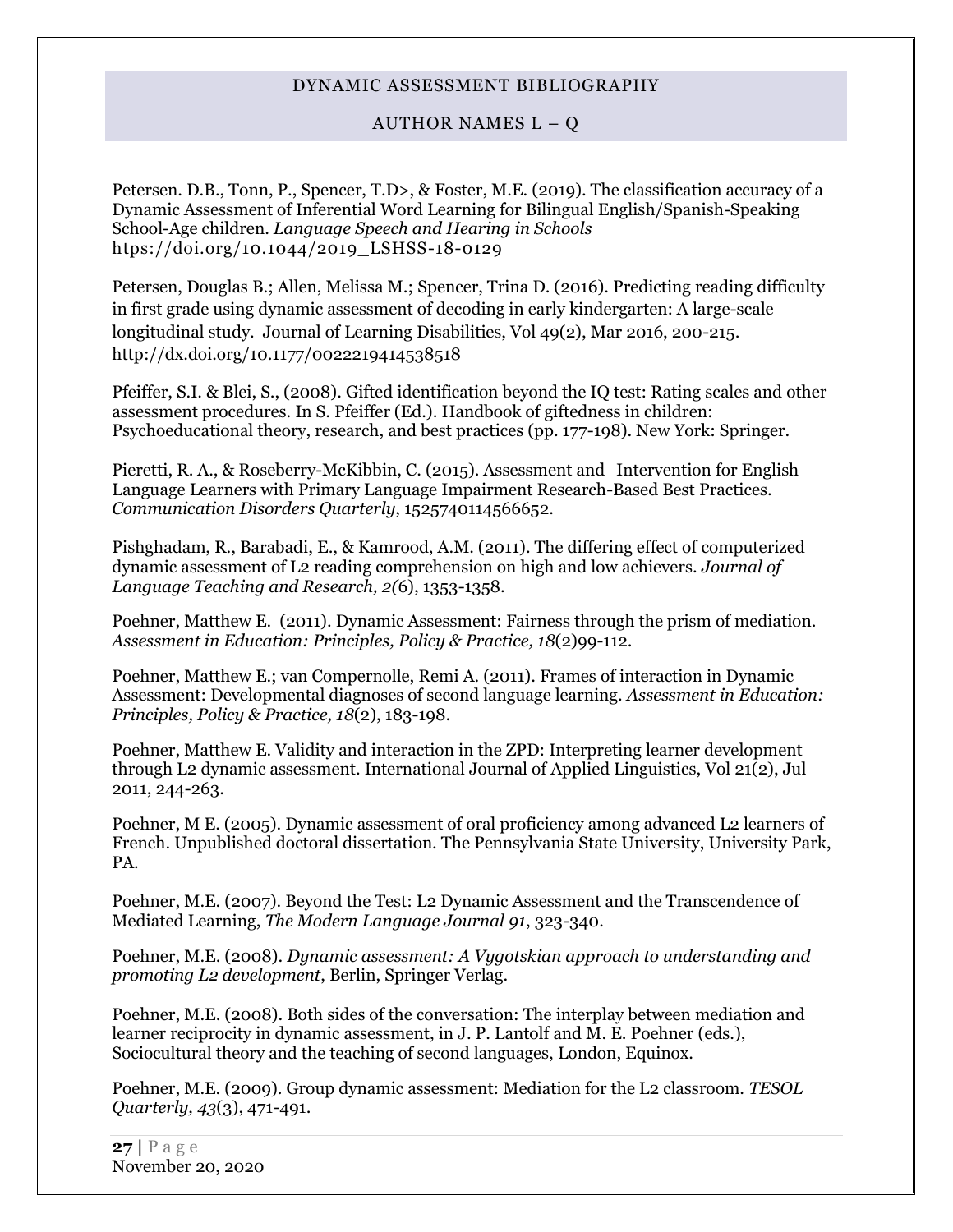#### AUTHOR NAMES  $L - Q$

Poehner, M.E. (2009). Dynamic assessment as a dialectical framework for classroom activity: Evidence from second language (L2) learners. *Journal of Cognitive Education and Psychology, 8*(3), 252-268.

Poehner, M. E. (2011). [Dynamic assessment: fairness through the prism of mediation.](http://www.ingentaconnect.com/search/article?title=%22dynamic+assessment&title_type=tka&year_from=1998&year_to=2009&database=1&pageSize=50&index=2) *[Assessment in Education: Principles, Policy and Practice,](http://www.ingentaconnect.com/content/routledg/caie) 18*( 2), 99-112.

Poehner, M. E. (2011). Validity and interaction in the ZPD: Interpreting learner development through L2 dynamic assessment. *Assessment in Education: Principles, Policy & Practice, 18*(2), 99-112.

Poehner,M.E.(2011).Validity and interaction in the ZPD: Interpreting learner development through dynamic assessment. *International Journal of Applied Linguistics, 21*, 244-263.

Poehner, M.E. (2012). The zone of proximal development and the genesis of self-assessment. Dynamic Assessment: Fairness through the prism of mediation. *Modern Language Journal, 96*(4), 610-622.

Poehner M.E. (2017) The Zone of Proximal Development and the Twin Poles of Teaching and Assessing in Vygotsky's Developmental Education. In: Cummings J.B., Blatherwick M.L. (eds) Creative Dimensions of Teaching and Learning in the 21st Century. Advances in Creativity and Giftedness. SensePublishers, Rotterdam.

Poehner, M.E., Davin, K.J., & Lantolf, J.P. (2017). Dynamic assessment. In E. Shoohamy, I.G. Or, & S. May (Eds.). *Language testing and assessment, Encyclopedia of Language and Education* (pp. 243-256), Springer.

Poehner, M.E. & Infante, P. (2015). Mediated development: Inter-psychological activity for L2 education. *Language and Sociocultural Theory, 2(2).* 

Poehner, M. E., & Infante, P. (2017). Mediated development: A Vygotskian approach to transforming second language learner abilities. *TESOL Quarterly*, *51*(2), 332-357. doi: 10.1002/tesq.308

Poehner, M.E., Infante, P. & Takamiya, Y. (2018). Mediational processes in support of learner L2 writing development: Individual, peer, and group contexts. *Journal of Cognitive Education and Psychology, 17(1).*

Poehner, M.E., Kinginger, C., Van Compernolle, R.A., & Lantolf, J.P. (2017). Pursuing Vygotsky's dialectical approach to pedagogy and development: A response to Kellogg. *Applied Linguistics*, amx033, hhttps://doi.org/10.1093/applin/amx033.

Poehner, M.E. & Lantolf, J.P. (2005). Dynamic assessment in the language classroom. *Language Teaching Research, 9*(3), 233-265. doi:10.1191/1362168805lr166oa

Poehner, M.E. & Lantolf, J.P. (2010). Vygotsky's teaching-assessment dialectic and L2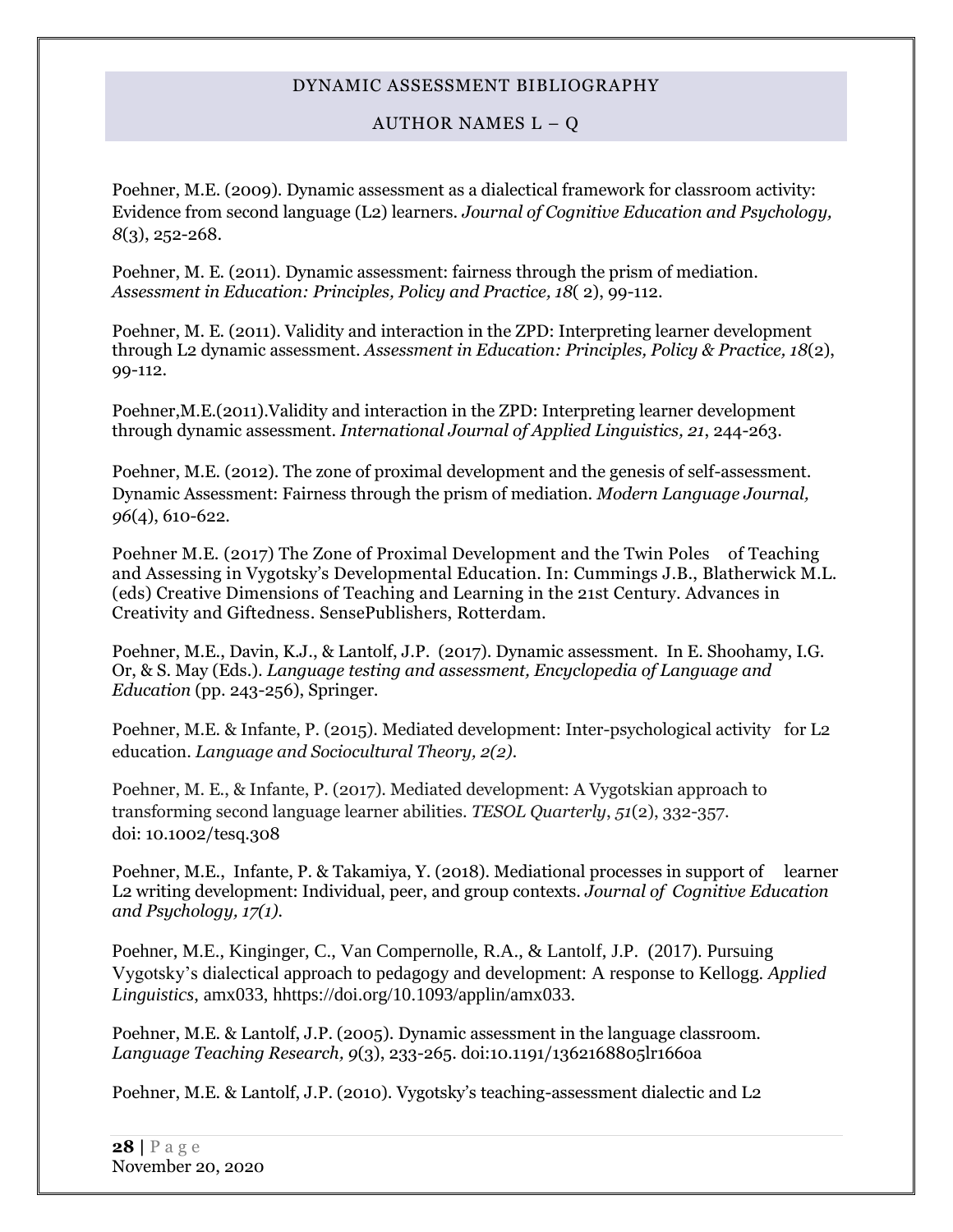### AUTHOR NAMES  $L - Q$

education: The case for dynamic assessment. *Mind, Culture, and Activity, 17*(4), 312-330.

Poehner, M. E. & Lantolf, J. P. (2013). Bringing the ZPD into the equation: Capturing L2 development during Computerized Dynamic Assessment (C-DA). Language Teaching Research: 1362168813482935

Poehner, M.E. & Rea-Dickins, P. (Eds). (2013). Addressing issues of access and fairness in education through dynamic assessment. UK: Routledge .

Poehner, M. E. & Van Compernolle, R.A. (2011). Frames of interaction in Dynamic Assessment: Developmental diagnoses of second language learning. *Assessment in Education: Principles, Policy and Practice, 18(2).183-198.*

Poehner, M.E.& Van Compernolle, R. (2020). Reconsidering Time and Process in L2 Dynamic Assessment. DOI: 10.1007/978-3-030-35081-9\_9 In Toward a Reconceptualization of Second Language Classroom Assessment.

Poehner, M.E., Zhang, J., & Lu, X. (2015). Computerized dynamic assessment (C-DA): Diagnosing L2 development according to learner responsiveness to mediation. *Language Testing, 32(3)* 337-357.

Poehner, M.E., Zhang, J. & Lu, X. (2015). Computerized dynamic assessment (C-DA): Diagnosing L2 development according to learner responsiveness to mediation. *Language Testing, 32(3),* 337-357. Pp. 213-222.

Poehner, M.E., Zhang, J. & Lu, X. (2017). Computerized dynamic assessments for young language learners. In M.K. Wolf & Y.G. Butler (Eds). *English language proficiency assessments for young learners.* (Pp. 214-233). NY: Routledge/Taylor Francis.

Polizzi, M.S. (2013). The development of Spanish aspect in the second language classroom: Concept-based pedagogy and dynamic assessment. Doctoral dissertation, University of Massachusetts, Amherst MA.

Pollari, P. (2017). To feed back or to feed forward? : Students' experiences of and responses to feedback in a Finnish EFL classroom. Apples : Journal of Applied Language Studies, 11 (4), 11-33. doi:10.17011/apples/urn.201708073429

## <span id="page-28-0"></span>Q [BACK TO TOP](#page-0-1)

Qin, T. & Zhang, J. (2018). Computerized Dynamic Assessment and second language learning: Programmed mediation to promote future development. *Journal of Cognitive Education and Psychology, 17(2).*

**29 |** P a g e November 20, 2020